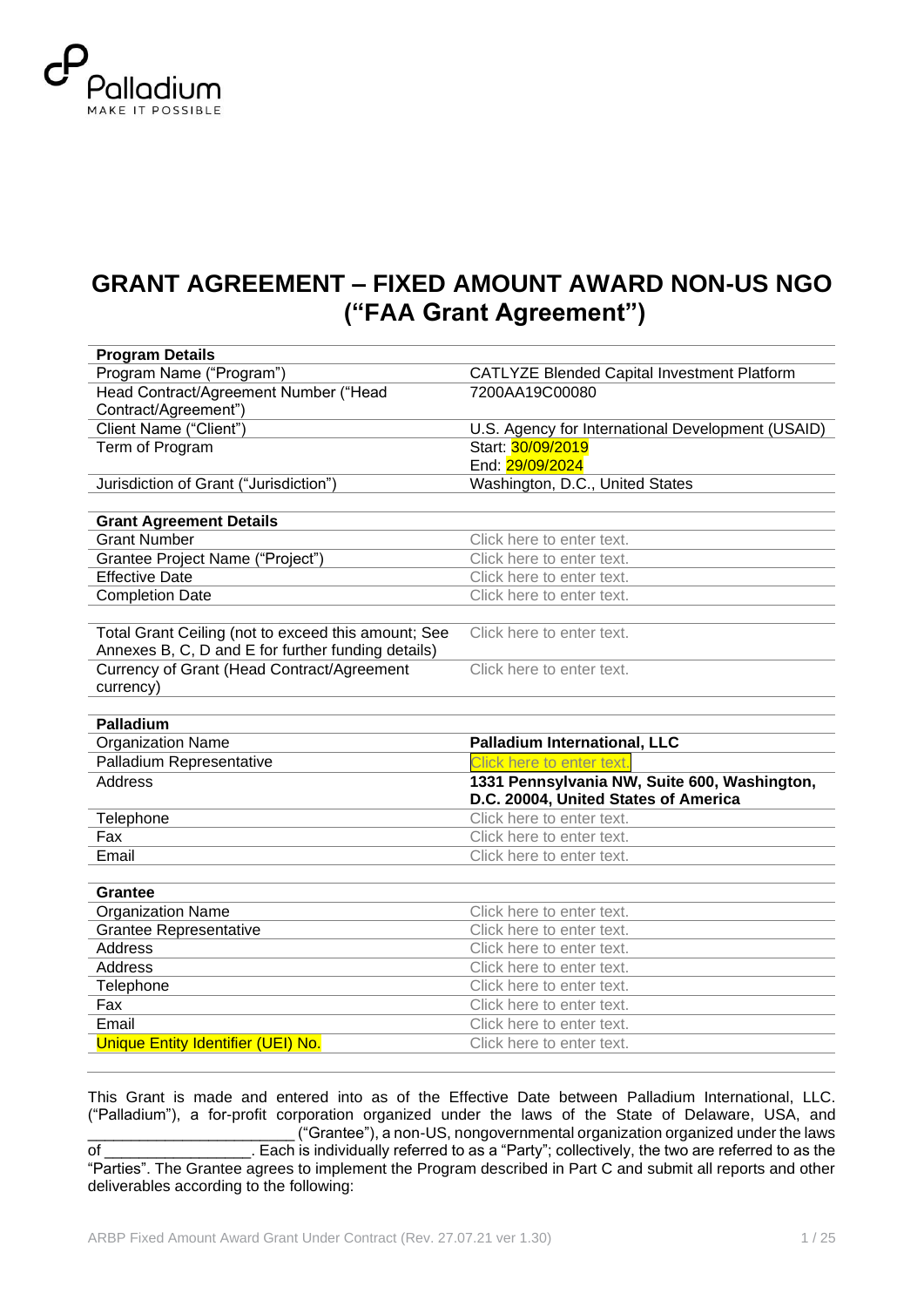- This Cover Page
- Part A: Specific Conditions
- Part B: General Conditions
- Part C: Program Description
- Part D: Acceptance and Payment
- Part E: USAID Standard Provisions
- Part F: Financial Report Format
- Part G: Assurances and Certifications
- Part H: Branding Strategy and Marking Plan

Individuals signing below certify that they have legal authority to enter into binding agreements on behalf of their respective Parties and have completed all formalities and other actions required by their by-laws and articles of incorporation or similar charter documents, and all applicable laws, to authorize Grant execution and performance.

*Please countersign both sets of original documents below acknowledging receipt and acceptance of the Grant, and then return one set to Palladium at the address above.*

| Signed for the Palladium: |                                | Signed for the Grantee: |                                |
|---------------------------|--------------------------------|-------------------------|--------------------------------|
| Name:                     | Click here to enter text.      | Name:                   | Click here to enter text.      |
| Title/Role:               | Click here to enter text.      | Title/Role:             | Click here to enter text.      |
| Date:                     | Click here to enter a<br>date. | Date:                   | Click here to enter a<br>date. |

### TO BE SIGNED BY THE GRANTEE:

The Grantee confirms that it has read, understood, and will comply with all the provisions of Part G. Further, the Grantee confirms that it will obtain a signed confirmation from each individual or entity engaged by the Grantee to undertake any part of this Grant Agreement.

| Signed for the Grantee: |                             |
|-------------------------|-----------------------------|
| Name:                   | Click here to enter text.   |
| Title/Role:             | Click here to enter text.   |
| Date:                   | Click here to enter a date. |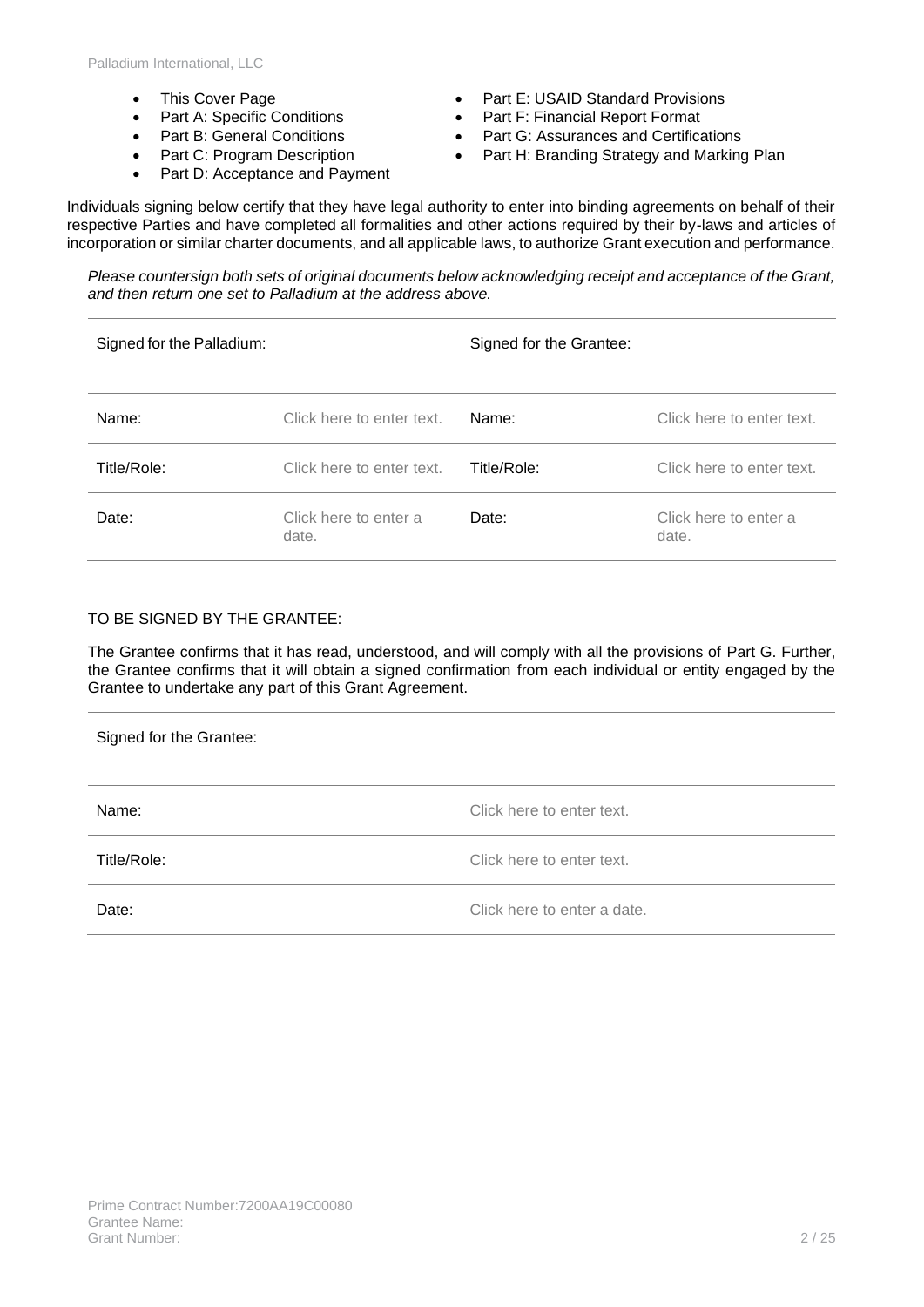### **PART A SPECIFIC CONDITIONS**

- **A.1. Purpose.** The purpose of this Grant is to provide support for the Program described in Part C to help ensure achievement of results set forth in the Prime Contract. Grantee shall carry out the Program in accordance with Part C, providing all labor and other inputs necessary to do so in a manner consistent with applicable Grant requirements.
- **A.2. Grant Contents.** The Grant consists of the Cover Page and Parts A H, all USAID Standard Provisions listed in Part E or referred to elsewhere in the Grant, and all relevant USAID and US Government rules and policies referred to in any of the foregoing. Each of the foregoing, whether or not expressly incorporated or reprinted in its entirety, shall be deemed to be incorporated in and to constitute an integral part of the Grant. Incorporated provisions, rules and policies shall be interpreted and applied to the Grant in accordance with Sec. B.31, "Incorporation by Reference." Notice of all such provisions, rules and policies shall be conclusively presumed.
- **A.3. Definitions.** In addition to the terms defined on the Cover Page and elsewhere in the Grant, the following terms shall have the meanings indicated below:
	- a. ADS is USAID's Automated Directives System, which sets forth policies and procedures for USAID-funded activities.
	- b. Applicable Cost Principles are the rules in 2 CFR 200, Subpart E, available online at <http://www.ecfr.gov/cgi-bin/text-idx?node=2:1.1.2.2.1#sp2.1.200> for non-profit organizations and educational institutions and FAR Part 31 for for-profit organizations available at <https://www.acquisition.gov/far/html/FARTOCP31.html>
	- c. CFR means the US Code of Federal Regulations, available online at [http://www.ecfr.gov/cgi](http://www.ecfr.gov/cgi-bin/ECFR?page=browse)[bin/ECFR?page=browse.](http://www.ecfr.gov/cgi-bin/ECFR?page=browse)
	- d. Cooperating Country means any country or countries other than the US in which the Grantee implements activities funded under the Grant.
	- e. Program means the program described in Part C, "Program Description".
	- f. USAID Standard Provisions means the Standard Provisions for Fixed Amount Awards to Non-US Nongovernmental Organizations, available online at <https://www.usaid.gov/sites/default/files/documents/1868/303mat.pdf>
- **A.4. Award Type.** This Grant is a Fixed Amount Award issued pursuant to the Prime Contract between Palladium and USAID. Payment will be made to the Grantee based on achieving specific milestones in Part C of the Grant in accordance with the Payment Schedule and Supporting Documentation described in Part D of the Grant.
- **A.5. Grant Term.** The Grant shall take effect, after being signed by both Parties, on the Effective Date indicated on the Cover Page and extend through the Completion Date, subject to funding and unless earlier extended by the Parties or terminated in accordance with Sec. [B.25,](#page-9-0) "Termination". The Grant Term may be extended any time, or from time to time, and for any length of time, only by amendment signed by the Parties. Except as otherwise expressly provided in the Grant or subsequently approved by Palladium, all Program activities must be completed, reports and other deliverables submitted, costs to be charged hereto incurred and expended, and Grantee duties fulfilled, by the Completion Date.
- **A.6. Payment Schedule.** The Payment Schedule (Part D) binds the Grantee in accordance with its terms until and unless changed by amendment.
- **A.7. Authorized Geographic Code.** The authorized geographic code for procurement of good and services under this grant is **935 free world excluding foreign restricted countries**.
- **A.8. Authorized Representatives.** (a) The following individuals, and only they, are authorized to exercise the specified authorities under the Grant on behalf of the Party identified below:

Authority Party Representative (Name, Title)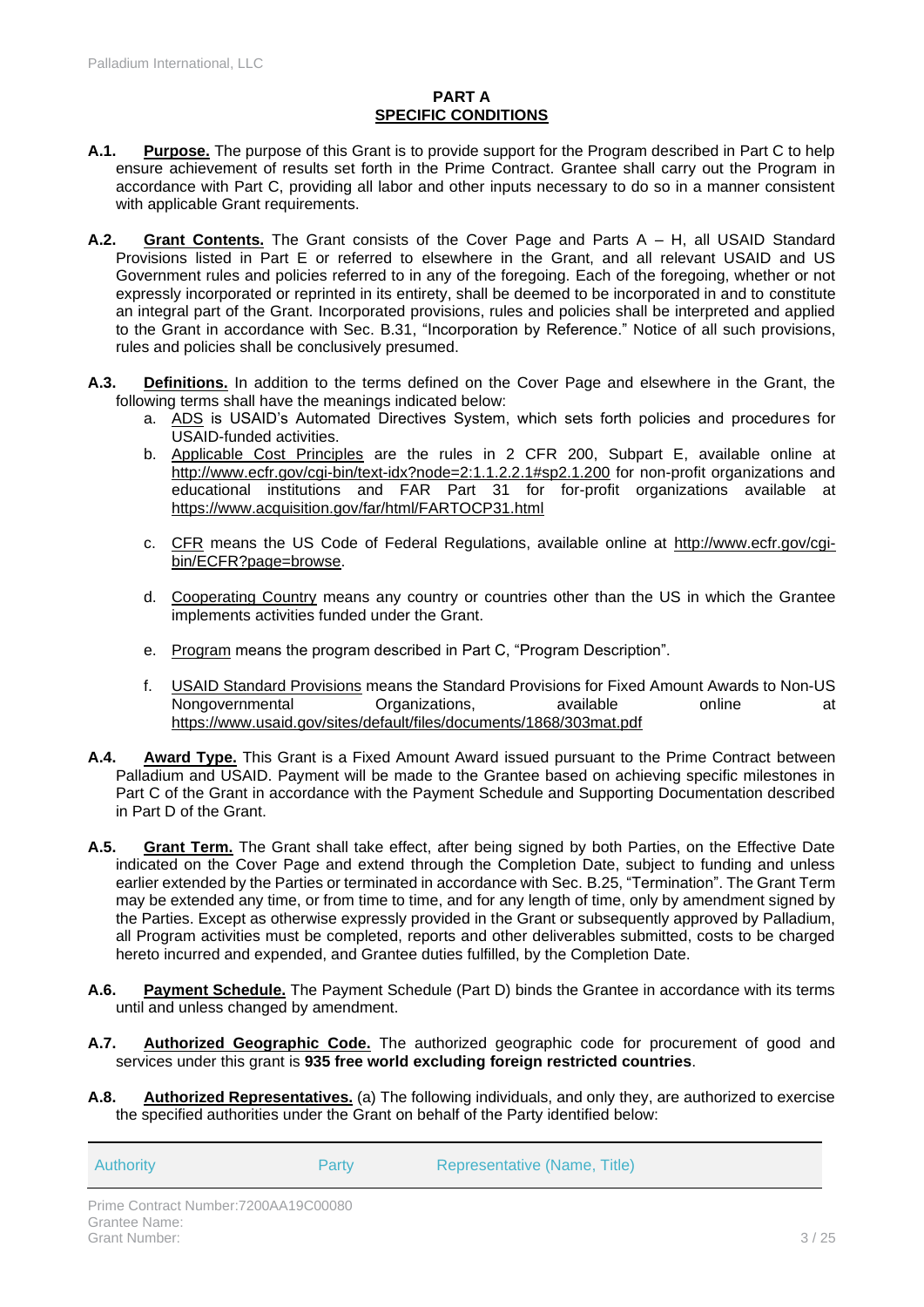| Contractual Authority        | Palladium   | Olga Wall, Chief of Compliance & Contract<br>Administration   |
|------------------------------|-------------|---------------------------------------------------------------|
| Contractual Authority (Alt.) | Palladium   | Turner Hirsh, Director of Finance and Compliance-<br>CATALYZE |
| <b>Technical Monitor</b>     | enter text. | Click here to Click here to enter text.                       |
| Click here to enter text.    | enter text. | Click here to Click here to enter text.                       |
| Click here to enter text.    | enter text. | Click here to Click here to enter text.                       |

(b) Either Party may designate additional or different representative(s) or authorities, or modify its authorities' representative(s), at any time, or from time to time, by written notice to the other Party.

**A.9. Notices.** Notices or requests required or permitted by the Grant must be in writing signed by the Party's authorized representative and sent to the other Party according to the contact information specified on the Cover Page of the Grant or in Sec. A.8, "Authorized Representatives" above, (1) by fax, (2) as a scanned PDF e-mail attachment, or (3) in hard copy by personal delivery, recognized express courier, or by first class registered or certified mail, postage prepaid. Notices and requests shall be effective when received in accordance with the above, or on the effective date of a notice so received, whichever is later.

### **A.10. Special Provisions.**

[Insert any special provisions here. Also insert any required "specific conditions" – i.e., any conditions Palladium on its own initiative (or at USAID's direction) deems necessary to minimize risks identified by the pre-award risk assessment of the Grantee. See ADS 303.3.9 ("Pre-Award Risk Assessment").]

[**END OF PART A, SPECIFIC CONDITIONS]**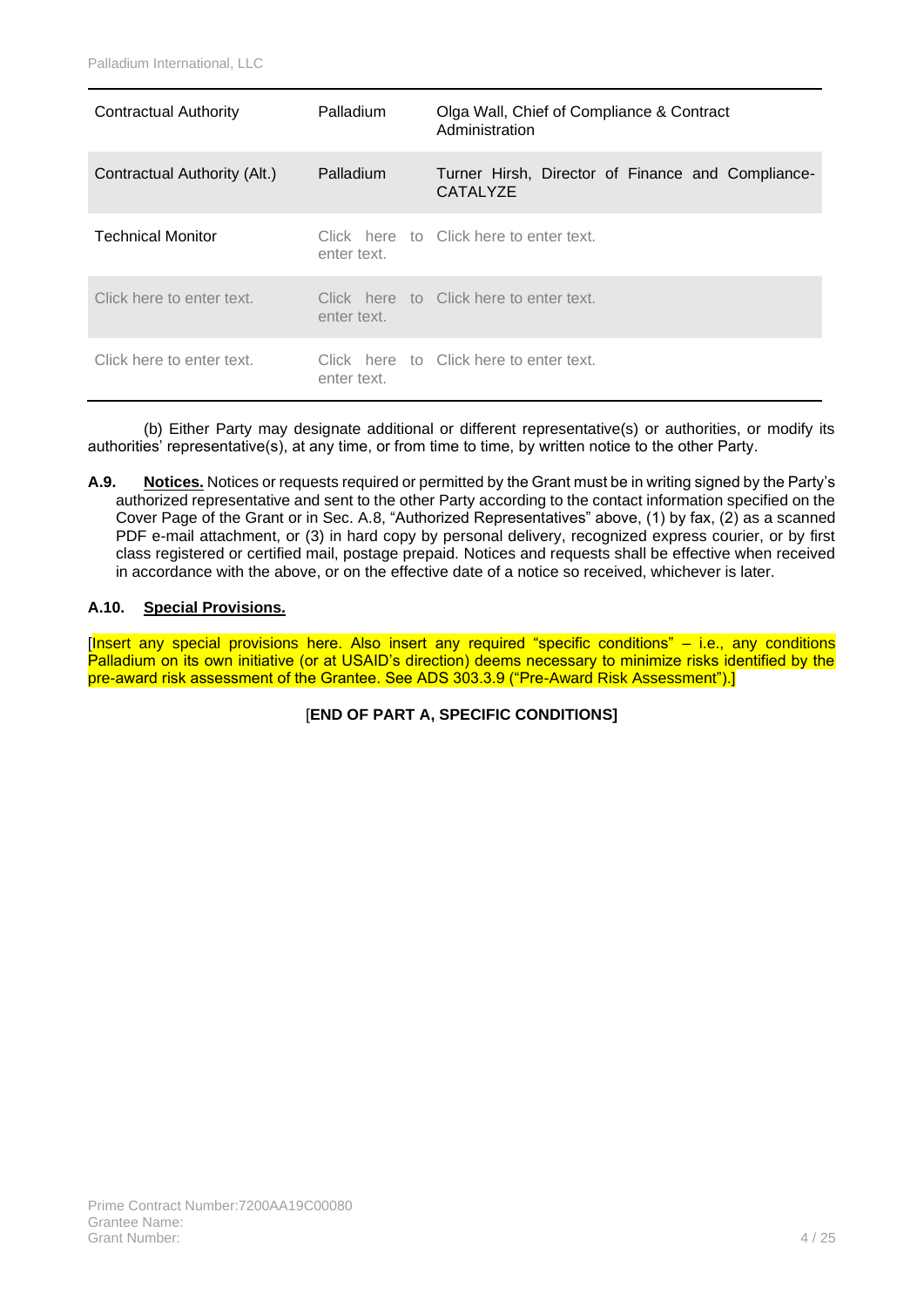### **PART B GENERAL CONDITIONS**

### **B.1. Monitoring and Evaluation.**

- (a) Palladium shall have access to the Grantee's work site and records at all reasonable times to monitor the Grantee's performance, compliance with the terms of the Grant, and progress toward achieving Grant objectives and results. The Grantee agrees to cooperate fully with such monitoring efforts, including facilitating site visits and other appropriate and reasonable measures Palladium may take using standard, widely recognized monitoring techniques.
- (b) USAID and/or Palladium may at any time require evaluations or other assessments of the Program. The Grantee shall fully cooperate with all such evaluations and assessments, including by providing such assistance and input as the evaluator(s) may reasonably request.
- (c) The Parties acknowledge the crucial role played by data in USAID performance management, its importance in helping achieve USAID's Assistance Objectives, and the reliance USAID places on it in evidence-based decision making and fulfilling the Agency's broader policies on collaboration, learning, and adaptation. Consistent with these imperatives, the Grantee agrees to exert its best efforts to ensure that data generated and reported in connection with the Grant and Program activities is of high quality, i.e., meets the five main standards of validity, reliability, precision, integrity and timeliness. The Grantee accepts full responsibility for meeting these standards, and will reimburse any costs that Palladium may reasonably incur as a result of failing to do so. It further agrees to comply with such detailed guidelines relating to verification and other data-related methods, procedures, and other requirements as Palladium (on its own initiative or at USAID's direction) may prescribe by written notification at any time, or from time to time, during the Grant Term. Repeated, prolonged, or unexcused failure to meet the required standards or to comply with prescribed guidelines may, in appropriate cases, be treated by Palladium as noncompliance by the Grantee pursuant to Sec. B.23, "Noncompliance."

### **B.2. Records and Access to Records. [Reserved.]**

- **B.3. Independent Contractor Status.** Notwithstanding normal award administration processes and the provision of guidance by authorized Palladium personnel, the relationship between the Parties in carrying out the Program shall be that of an arm's length independent contractor rather than master/servant or principal/agent. The Parties do not intend to create any kind of joint venture, partnership or similar formal business relationship or association of any kind. The Grant shall not be construed to provide for the sharing of profits or losses arising out of or relating to the efforts of either or both Parties, except as may be specifically provided herein. Grantee shall have no authority, express or implied, to purport to contract for or bind Palladium in any manner or to any extent, and shall make clear to all third parties with which it deals that it has no such authority.
- **B.4. Support.** Except to the extent otherwise expressly stated in this Grant or subsequently approved by Palladium, neither USAID nor Palladium will provide facilities, equipment, logistics, security, or similar support. Grantee shall implement the Program without such support.

### **B.5. Personnel.**

- (a) Grantee personnel shall at all times be under Grantee's sole supervision, direction and control, and shall not be deemed Palladium personnel for any purpose. Grantee is solely responsible to pay all compensation and other amounts due or to become due to such personnel in connection with the Grant and the Program, or otherwise, and for all payments, reports and other obligations pertaining to Social Security, income tax withholding, unemployment, workers compensation, employer liability insurance, and the like, whether in the US, the Cooperating Country or elsewhere, failing which Grantee shall reimburse Palladium for defense and other costs associated with any resulting claim or liability (including fines, penalties, and reasonable attorney and expert consultant fees and costs).
- (b) Changes in principal investigator, project leader, project partner, or scope of effort must receive the prior written approval of Palladium.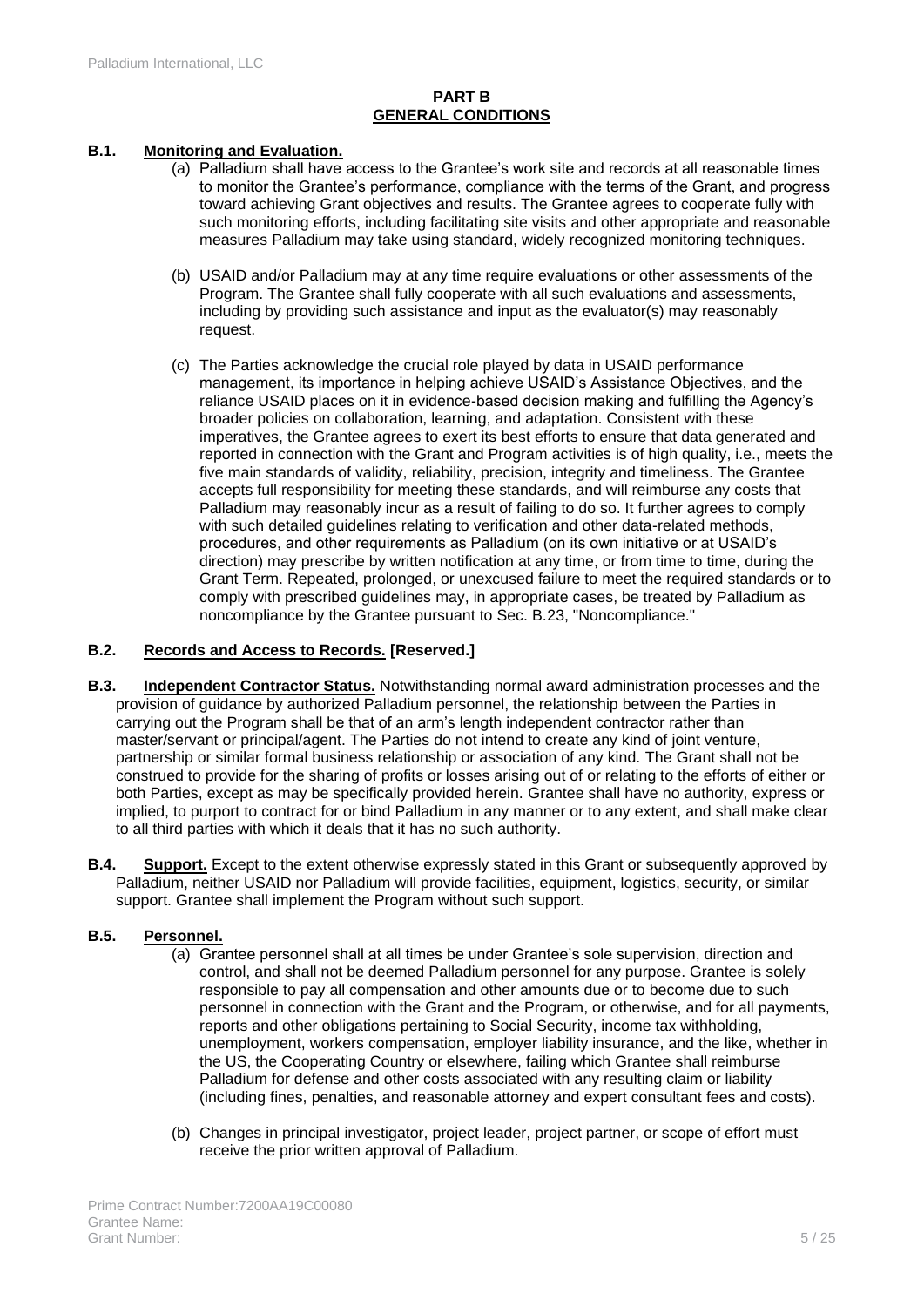### **B.6. Coordination and Communications with Officials.**

- (a) Subject to paragraphs (b) and (c) of this Section and Sec. B.7 below, Grantee shall coordinate efficiently and effectively with Palladium, USAID, Cooperating Country public and private sector entities and individuals, contractors, and other Program participants and stakeholders, as necessary to implement the Program.
- (b) To ensure that clear and proper channels of communication and authority are maintained, all communications (whether oral, written or electronic) by Grantee, its personnel and any subawardees concerning any aspect of the Grant and the Program shall be made solely to Palladium and not directly to USAID or other US or Cooperating Country officials, except for communications that are necessary to perform this Grant, communications described in paragraph (c) below, and communications that are otherwise approved by Palladium. Except for communications described in paragraph (c) below, Grantee shall transmit permitted or approved direct communications with USAID, or other US or Cooperating Country officials, simultaneously to Palladium or provide Palladium with an accurate summary of each communication as soon afterwards as possible for Palladium's reference. Failure to comply fully with the requirements of this provision may be deemed by Palladium to constitute a material breach of the Grant.
- (c) Notwithstanding paragraph (b), nothing in this Grant shall prohibit or restrict the Grantee or its personnel from (1) lawfully reporting waste, fraud, or abuse to a designated investigative or law enforcement representative of a US Federal department or agency authorized to receive such information; (2) making any disclosures that are required by the terms and conditions of this Agreement; (3) making whistleblower disclosures protected by applicable law (including 41 USC § 4712); (4) fully cooperating with US government investigations, audits or reviews; and/or (5) making any other disclosures or communications that are required or protected by applicable US laws, Executive Orders, regulations or legally binding US Federal agency policies. Such communications are strongly encouraged by Palladium.
- **B.7. Approvals.** This Sec. B.7 governs all requests for approvals required or permitted by the Grant. Grantee shall direct all approval requests to Palladium. Requests shall be made in writing, sufficiently in advance of the desired action to permit due consideration, consultation and approval, disapproval or other disposition before such action is needed. If the Grantee is unable to meet this timeframe, Palladium may in its absolute discretion approve the request prospectively or retroactively, but is not required to do so. Actions taken by Grantee without prior approval are at its own risk and expense. Requests may not be directed to USAID without Palladium's consent, which may be withheld if deemed inappropriate, harmful to the Program, or without adequate basis in the Prime Contract. If Palladium receives a request and elects to forward it to USAID, Palladium will take reasonable steps to facilitate it. Grantee expressly, completely, and irrevocably waives and releases Palladium from any and all costs, risks, delays, damages and other liability resulting directly or indirectly from USAID delays in providing approvals, refusals, and all other USAID acts or omissions that may affect Grantee. Approval documentation must be preserved and made available as part of Grantee's records. Approvals shall not be deemed to waive the requirement for all costs to comply with Grant provisions including the Applicable Cost Principles.

### **B.8. Ethics and Mandatory Reporting.**

- (a) **Conflicts of Interest.** The Grantee must have written policies and procedures to prohibit personnel from using their positions to engage in transactions (or otherwise) for a purpose that constitutes or presents the appearance of personal or organizational conflict of interest or personal gain. The Grantee warrants that it (including its parent, subsidiary and affiliate organizations, as well as its directors or trustees (as applicable), officers, employees, other personnel, agents, subrecipients and contractors) does not have an actual, potential or apparent conflict of interest that has not been fully disclosed to Palladium in writing with all relevant information. Conflicts discovered after award shall immediately be fully disclosed by Grantee to Palladium, along with actions the Grantee has taken or proposes to take to avoid, mitigate or neutralize the conflict(s) to the maximum extent practicable. Palladium may then take such action(s) as it deems appropriate, in its sole discretion, including terminating the **Grant**
- (b) **Other Ethics and Integrity Matters.** Grantee shall ensure that Grantee and its directors, officers, employees, other personnel, agents, subrecipients and contractors at all times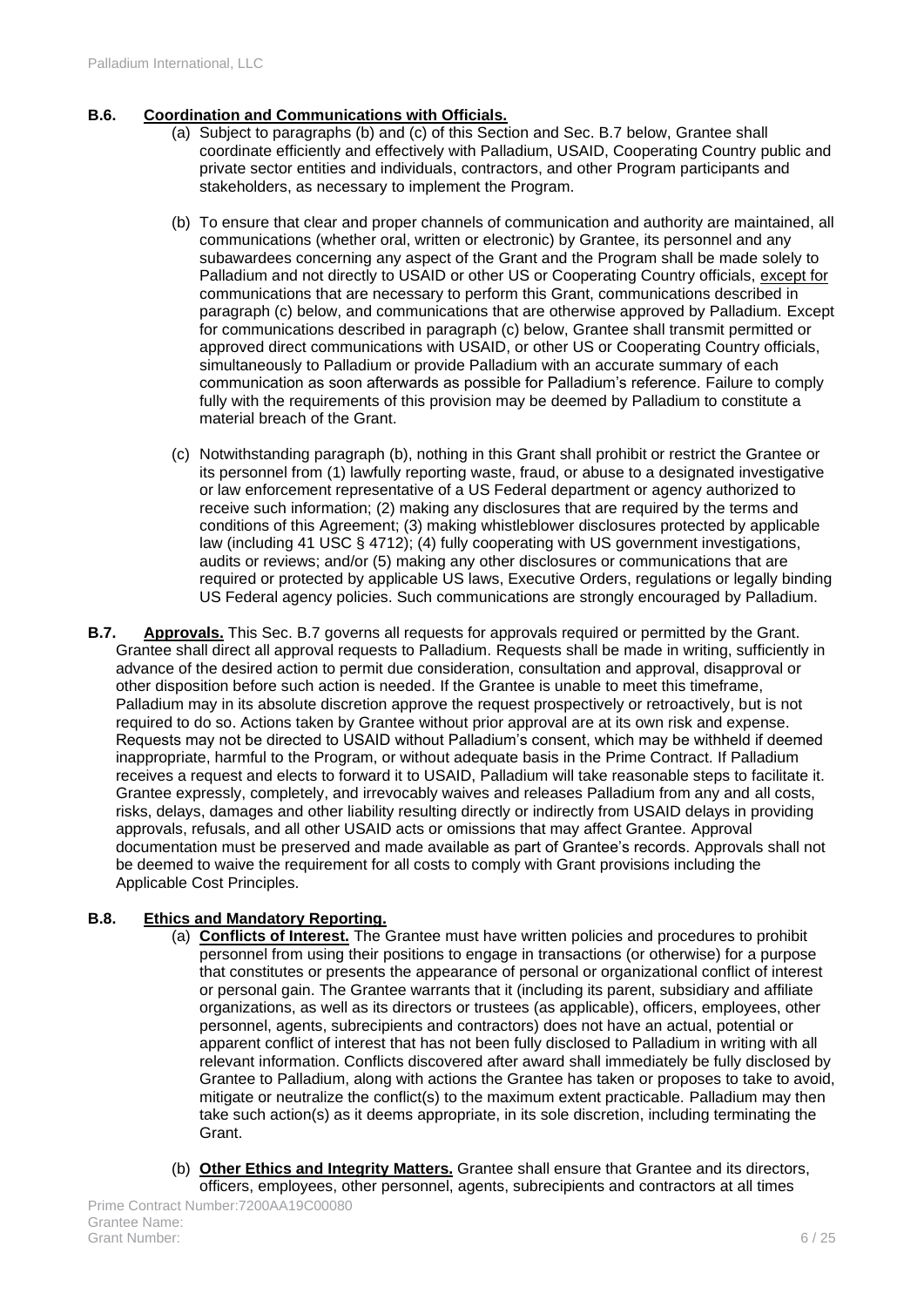during the Grant Term avoid corrupt, fraudulent, or otherwise improper or unseemly practices and, to the maximum extent practicable, avoid even the appearance of or potential for any such practices. Grantee further certifies and agrees that in carrying out its Grant activities, Grantee and its directors, officers, employees, other personnel, agents, subrecipients and contractors have not and will not (1) offer, pay, promise or authorize the payment, directly or indirectly through any other person or entity, of any monies or anything of value to any governmental official or employee or any political party or candidate for political office, for the purpose of inducing or rewarding any favorable action or influencing any act or decision of such official or of any government; (2) engage in fraudulent practices such as misrepresenting facts or misleading statements to influence a financial, procurement or other action, Grant execution or administration, accounting reports or financial statements; or (3) engage in any other conduct which, if committed by a US person, would violate the US Foreign Corrupt Practices Act of 1977 (15 USC. §§ 78dd-1, et seq.), the False Claims Act (31 USC. §§ 3729-3733) or any other similar laws or regulations prohibiting bribery, fraud, and other corrupt practices.

- (c) **Mandatory Disclosures.** In addition to the disclosures required by (1) USAID Standard Provision "Mandatory Disclosures"; (2) Sec. B.13, "Trafficking in Persons"; and (3) any other provision(s) of the Grant, Grantee shall immediately notify Palladium in writing (with subsequent updates at reasonable intervals (and at Palladium's request at any time, or from time to time) as facts are discovered and remedial actions proceed) whenever Grantee has credible evidence that a principal, employee, agent, consultant, subrecipient or contractor of Grantee (1) violated US Federal law or Cooperating Country law involving fraud, conflict of interest, bribery, gratuity, or the civil False Claims Act (31 USC. §§ 3729-3733); or (2) engaged in any other irregularities or misconduct potentially affecting the Grant, including conduct proscribed by Sec. B.10(a) and (b). Notice shall include a description of the relevant facts and proposed corrective actions. Failure to promptly, accurately and fully report such matters; to respond aggressively and appropriately; or to comply with reasonable instructions from Palladium or USAID may be treated as a material breach of the Grant.
- (d) **Further Disclosure by Palladium.** Grantee acknowledges that Palladium may, in its absolute discretion, disclose to USAID or other US Government agencies or officials all or part of matters notified (or matters of similar import, whether or not reported by Grantee under this Section). Grantee hereby authorizes such disclosures and expressly, completely and irrevocably waives and releases Palladium from any claims or other liability that may arise out of or result from theme.
- **B.9. Whistleblower Protections.** Grantee shall comply with USAID Standard Provision, "Pilot Program for Enhancement of Grantee Employee Whistleblower Protections." This includes informing its employees working under this Grant, in the predominant native language of the workforce, that they have the whistleblower rights and protections specified in the Standard Provision and 41 US Code § 4712.

### **B.10. Compliance with Law (General).**

- (a) The Grantee must fully comply with all applicable US and Cooperating Country laws, including statutes, executive orders, regulations and other mandatory directives, policies and instructions with binding legal effect. Grantee must also obtain in a timely and effective manner and maintain throughout the Grant Term all US and Cooperating Country licenses, permits, and other approvals (including approvals pursuant to export control, foreign assets control, sanctions, anti-terrorism, money laundering, foreign policy, and other similar or related rules) necessary to implement the Program.
- (b) Notwithstanding the foregoing, Grantee is solely responsible for all costs, risks, damages and other liability incurred by it as a result of its failure to comply with applicable law. If during implementation Grantee encounters compliance-related costs of an unusual or potentially controversial nature or amount that could not have been reasonably anticipated during negotiation of the Grant, Grantee shall notify Palladium in writing and engage in such consultations with Palladium and/or USAID as Palladium may request.
- **B.11. Preventing Terrorist Financing.** Grantee must not engage in transactions with, or provide resources or support to, individuals and organizations associated with terrorism, including individuals or entities on the Specially Designated Nationals and Blocked Persons List (the "SDN List") maintained by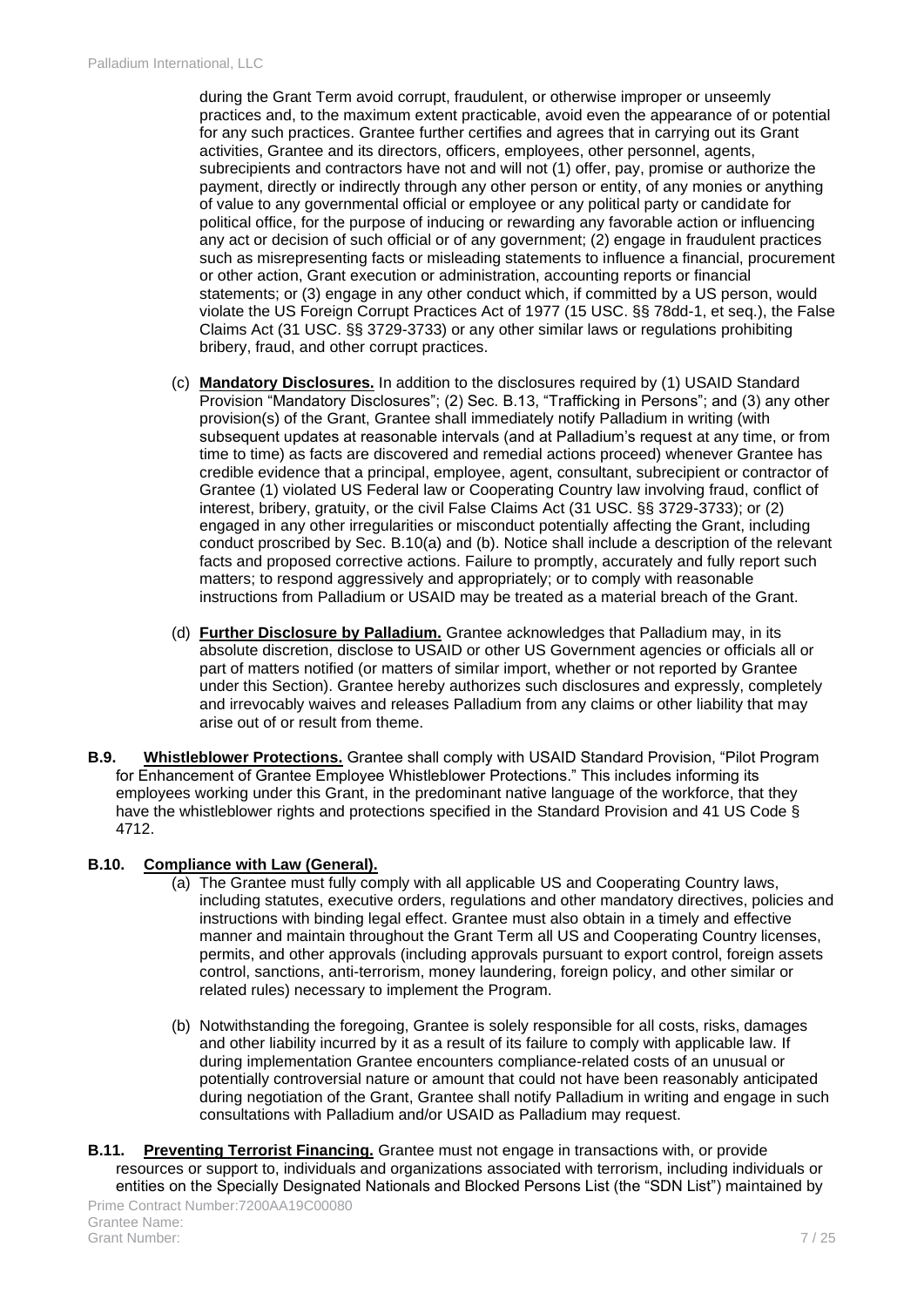the US Treasury Department's Office of Foreign Assets Control (online at: [https://www.treasury.gov/resource-center/sanctions/SDN-List/Pages/default.aspx\)](https://www.treasury.gov/resource-center/sanctions/SDN-List/Pages/default.aspx) or the United Nations Security Council's ISIL (Da'esh) and Al-Qaida Sanctions List (online at: [https://www.un.org/sc/suborg/en/sanctions/1267/aq\\_sanctions\\_list\)](https://www.un.org/sc/suborg/en/sanctions/1267/aq_sanctions_list). This provision must be included in all subawards and contracts issued under this Grant.

- **B.12. Other US Sanctions and Export Controls.** No funds, goods or services provided to or acquired by Grantee under this Grant shall be used directly or indirectly to engage in transactions that a US person would be prohibited from engaging in under (1) US economic and trade sanctions, including those administered by the US Treasury Department's Office of Foreign Assets Control and/or (2) US export restrictions, including the US Commerce Department Bureau of Industry and Security's Export Administration Regulations. Without limiting the generality of the foregoing, Grantee shall not engage in, support, or otherwise facilitate any transaction in which any individual or entity appearing on the SDN List (as defined in Sec. B.11) has a direct or indirect interest of any nature whatsoever.
- **B.13. Trafficking in Persons.** USAID Standard Provision "Trafficking in Persons," applies to this Grant.
- **B.14. Child Safeguarding.** Grantee agrees to abide by the principles set forth in USAID Standard Provision, "Child Safeguarding", and to include such principles in Grantee's code of conduct for all personnel implementing USAID-funded activities.
- **B.15. Prohibition of Assistance to Drug Traffickers.** If Palladium notifies Grantee of its determination, after consulting with USAID as necessary, that the restrictions in ADS 206, "Prohibition of Assistance to Drug Traffickers" apply to the Grant, Grantee agrees (1) to execute and deliver to Palladium any "key individual" or "covered participant" certifications that may be required and (2) to take all other necessary compliance actions. Refusal or failure to comply with any of the foregoing requirements may be deemed noncompliance.
- **B.16. Lobbying and Political Activity.** In addition to complying with the lobbying certification in Sec. G.2, Grantee shall not (unless and only to the extent expressly authorized in the Program Description or subsequently approved by Palladium) use any Grant or Program Income funds to carry on propaganda or otherwise attempt to influence legislation, participate or intervene in a political campaign on behalf of or in opposition to any candidate for public office, cause any private inurement or improper benefit to occur, or take any other action inconsistent with US Internal Revenue Code Sec. 501(c)(3).

### **B.17. Taxes.**

- (a) **General.** Grantee is solely liable for all taxes (including occupation, property, use, franchise, income, and value-added taxes), import duties, and other official exactions of whatever nature, whether levied in the US, the Cooperating Country, or elsewhere, arising out of or relating to Grantee, the Program, or any payments made to or received by the Grantee pursuant to, or otherwise in connection with, making or performance of the Grant. All reasonable efforts shall be made to obtain any exemptions or refunds from Cooperating Country taxes that may be available to Grantee directly or based on exemptions or refund rights afforded to at the request of the US Government, including complying with any instructions issued by Palladium from time to time regarding procedures to invoke exemptions and/or refund rights afforded to US Government-funded contractors and recipients. Any charges to the Grant for taxes must be included in the approved Budget and comply with pertinent Grant requirements including the Applicable Cost Principles and paragraph (c) below. If, despite the foregoing, it becomes necessary for Palladium to pay any taxes within the scope of this Section, Grantee shall immediately reimburse such payments (as well as any reasonable associated attorney and expert fees and other costs) upon request and presentation of documentation thereof, whether or not suit is filed to collect the taxes.
- (b) **Reporting Host Government Taxes.** Grantee must annually report host government taxes in accordance with USAID Standard Provision, "Reporting Host Government Taxes", if procurement of commodities under this Grants exceeds \$500 and such procurement is listed as milestone, except that reports shall be made by April 10 of each year, and to Palladium instead of USAID. Reports are required even if Grantee did not pay any taxes or receive any reimbursements during the reporting period. Grantee must include this reporting requirement in all applicable subawards and contracts.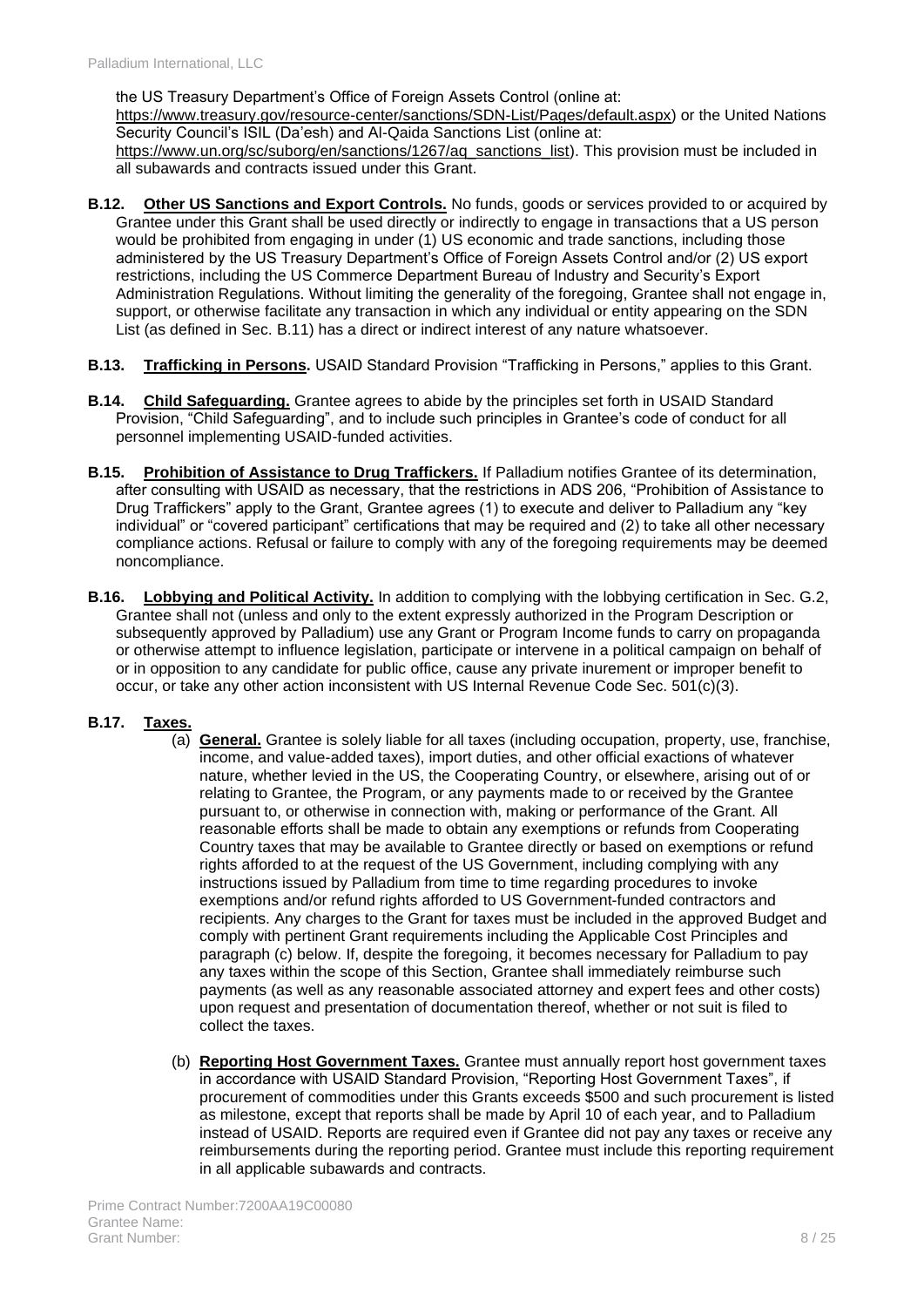#### **B.18. Intellectual Property.**

- (a) Grantee shall retain the rights, title and interest in Intellectual Work and other Data first acquired or produced under this Grant; provided, however, that the Grantee hereby irrevocably grants to Palladium and USAID each a royalty-free, worldwide, nonexclusive, and irrevocable right and license to use, disclose, reproduce, prepare derivative works based upon, distribute copies to the public of, perform publicly, and display publicly, any such Intellectual Work and/or Data, in any manner and for any purpose, and to have or permit others to do so.
- (b) Patentable processes or inventions conceived or first actually reduced to practice by Grantee in performance of work under this Grant shall be governed by, and Grantee shall comply with, USAID Standard Provision RAA8, "Patents Rights", which shall be interpreted and applied without regard to the adaptations described in paragraphs (3) and (5) of Sec. B.31 (a).
- (c) In addition to the foregoing, Grantee hereby affirms that it will promptly provide Palladium and USAID, upon request or as otherwise required in this Grant, with all Intellectual Work and other Data, and all rights, necessary to fulfill Palladium's obligations to USAID under the Prime Contract.
- (d) Grantee is solely responsible for ensuring (and by signing the Grant, represents, warrants and covenants) that Grantee's deliverables and other work products including Intellectual Work and Data will not infringe any copyright, patent, trade secret, contract, or other intellectual property, proprietary or personal rights of any person or entity, and will be free of any liens, encumbrances or other claims. In the event that the representation, warranty, and covenant is challenged and/or proves incorrect, the Grantee shall reimburse any reasonable defense or other costs that may be incurred by Palladium upon request.
- (e) Except as required in this Grant, or as otherwise directed, requested or approved by USAID, neither Party shall use the other's name, logo or marks in any form of publicity (or imply endorsement) without the other Party's prior written consent. Grantee's use of Palladium's name, logo or marks with consent shall be deemed an acknowledgement of Palladium's rights therein.
- (f) For purposes of Secs. B.18 B.20, and B.31(a)(8), without limitation, the terms "Intellectual Work" and "Data" shall have the same meanings as in USAID Standard Provision, "Submissions to the Development Experience Clearinghouse and Data Rights").
- **B.19. Publications, Information/Media Products, and Marking/Branding.** Publications and other information or media products (including any book, article, report, media interview, press release, public notice, lecture, public appearance, web page or blog posting) regarding the Grant or the Program must, except as otherwise approved, (1) be approved by Palladium prior to publication, (2) contain an acknowledgment of Palladium and USAID's role (with a disclaimer), and (3) be included in the milestone(s) amount. Palladium will provide Grantee with the text of the required acknowledgment and disclaimer. Grantee shall give Palladium at least two copies of each approved publication or other information/media product promptly upon publication. In addition, the Grantee must comply with USAID Standard Provision "Marking and Public Communications Under USAID-Funded Assistance" and the Branding Strategy and Marking Plan in Part H.

### **B.20. Assignment, Contracts, and Subawards.**

Grantee may not assign, transfer, contract, or further subaward in whole or in part, any of its rights or the performance of its duties under the Grant, any monies due or to become due hereunder, or any claim hereunder or relating hereto without Palladium's approval, which may be withheld in its sole discretion. Approval is not required for contracts of \$1,000 or less for the purchase of supplies, materials, equipment, or general support services. Any assignment, transfer, contract or subaward entered into in violation of this Section shall be null and void vis-a-vis Palladium, and no resulting costs may be charged to the Grant.

### **B.21. Procurement of Goods and Services.**

(a) Recipients must not procure real property under a Fixed Amount Award. Real property means land, including land improvements, structures and appurtenances thereto, but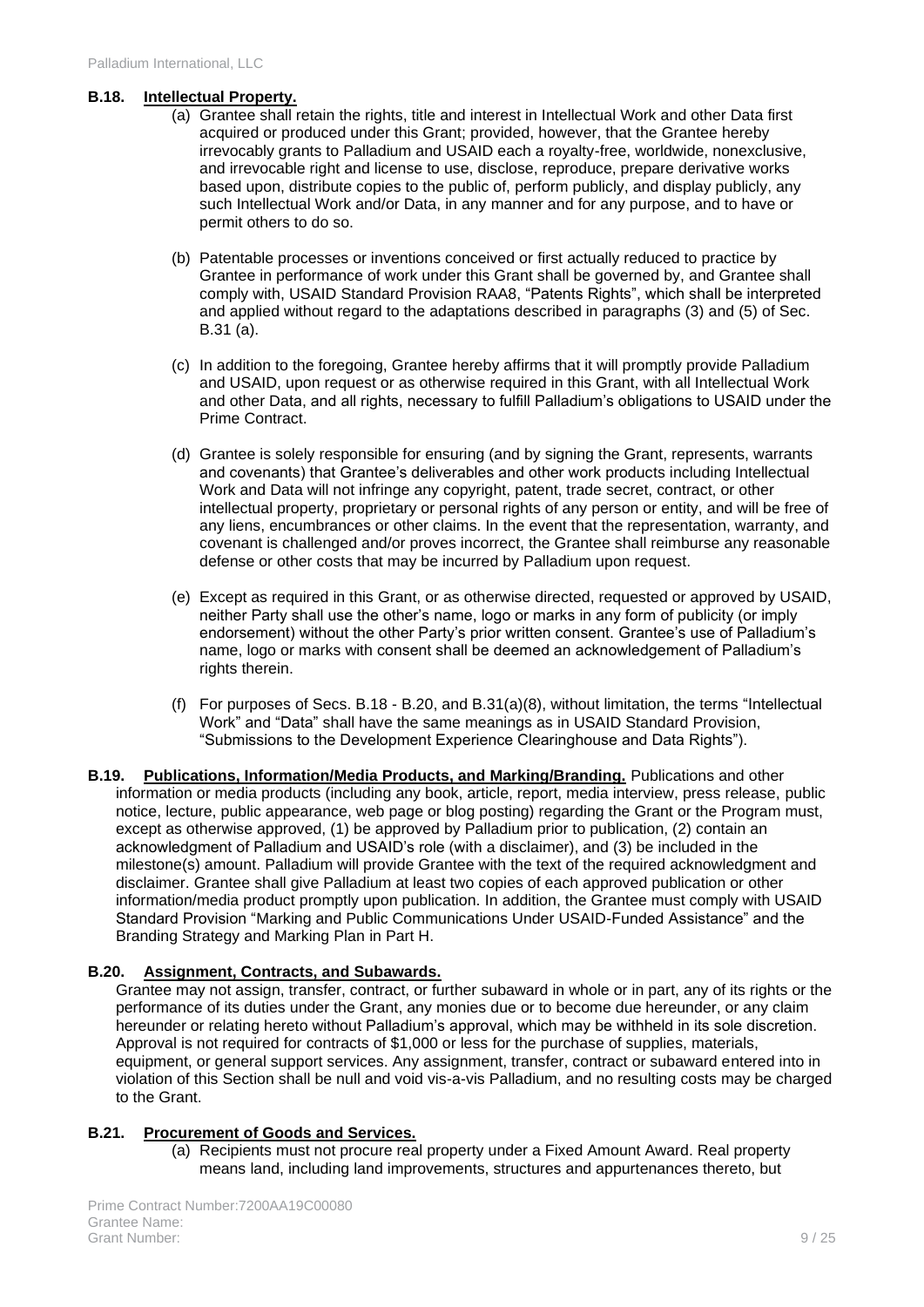excludes movable machinery and equipment. Personal property is any tangible or intangible property other than real property.

- (b) Depending on the activities funded and milestones established by the Fixed Amount Award, a recipient may procure equipment or personal property in order to accomplish a milestone. The distinction between whether purchase of the equipment or personal property is a milestone or is one possible means by which the recipient may accomplish a milestone is important for certain aspects of the award. Unless a milestone is itself the purchase of the equipment or personal property, milestones must not list equipment or personal property a recipient may potentially purchase to accomplish the milestone, but the costs of such equipment or personal property may be included in the budget from which milestone payment amounts are estimated and negotiated. Regardless of whether the equipment or personal property is listed in or as a milestone, the title to the equipment or personal property vests in the recipient upon acquisition with the condition that the recipient must use the equipment or personal property for the grant as long as it is needed for such. To the maximum extent practicable, Grantee shall use its currently owned hardware, software and other standard equipment and supplies to implement Program activities rather than undertake new procurement
- (c) If purchase of equipment or personal property is listed as a milestone, the procurement must comply with relevant requirements in the following USAID Standard Provisions: (1) "USAID Eligibility Rules for Procurement of Commodities and Services". See Part E.
- (d) Except as otherwise approved by Palladium on a case-by-case basis, for milestone procurements all goods and services purchased using Grant funds must be from countries included in the authorized geographic code specified in Sec. A.7. Without limiting the generality of the foregoing, under no circumstances may suppliers, goods or services be from any countries that are "prohibited sources" (as defined in 22 CFR § 228.01) or any countries with which transactions are otherwise prohibited by applicable US economic or trade sanctions. (See Sec. B.12, "Other US Sanctions and Export Controls".)
- **B.22. Conditions Interfering with Performance.** The Grantee shall notify Palladium in writing within ten (10) days of the date it learns, or in the exercise of reasonable care should have learned, of the occurrence and potential effects of any conditions that interfere with or which it is reasonable to believe may interfere with successful and timely Grant performance, including problems not previously foreseen, actual or threatened Grantee insolvency or bankruptcy, or other default or problem. The notice shall identify the condition(s), projected impact on planned Program implementation and accomplishment of results, and the steps Grantee proposes to take to try to correct or mitigate the condition(s).
- **B.23. Noncompliance.** If the Grantee fails to comply with any Grant requirement, Palladium may take any one or more of the remedial measures stated in 2 CFR § 200.339, "Remedies for noncompliance", in addition and without prejudice to other remedies available at law, in equity, or by contract, that it deems appropriate in its reasonable discretion. When practicable, written notice (including a statement of the requirement(s) involved) and opportunity to correct the noncompliance will be provided before action is taken. If it disagrees with Palladium's handling of the apparent noncompliance, Grantee may proceed in accordance with Sec. B.28, "Disputes".
- **B.24. Suspension.** Palladium may suspend the Grant, in whole or in part, at any time or from time to time, for any of the following reasons: (1) noncompliance by Grantee with Grant requirements; (2) receipt of a suspension directive from USAID; or (3) Palladium's written determination (a copy of which will be provided to Grantee) that such action is in the Program's best interest. Suspension shall be effected by a written notice stating the basis, effective date, and duration of the action, unallowability of costs incurred during the suspension period (with any exceptions thereto), and any other terms and conditions deemed appropriate. Regardless of the duration specified in the notice, Palladium may terminate the Grant if a suspension continues for thirty (30) days or more.
- <span id="page-9-0"></span>**B.25. Termination.** Either Party may terminate the Grant in whole or in part at any time or from time to time with at least thirty (30) days' notice prior to termination. For avoidance of doubt, termination by either Party may be for any reason, including the terminating Party's convenience, a direction by USAID to suspend or terminate all or part of the Grant, or a decision by USAID to terminate or withhold funding for all or part of the Prime Contract. In the event of partial termination, Grantee shall continue to perform the unterminated portion of Program activities. Upon termination, Palladium will notify Grantee of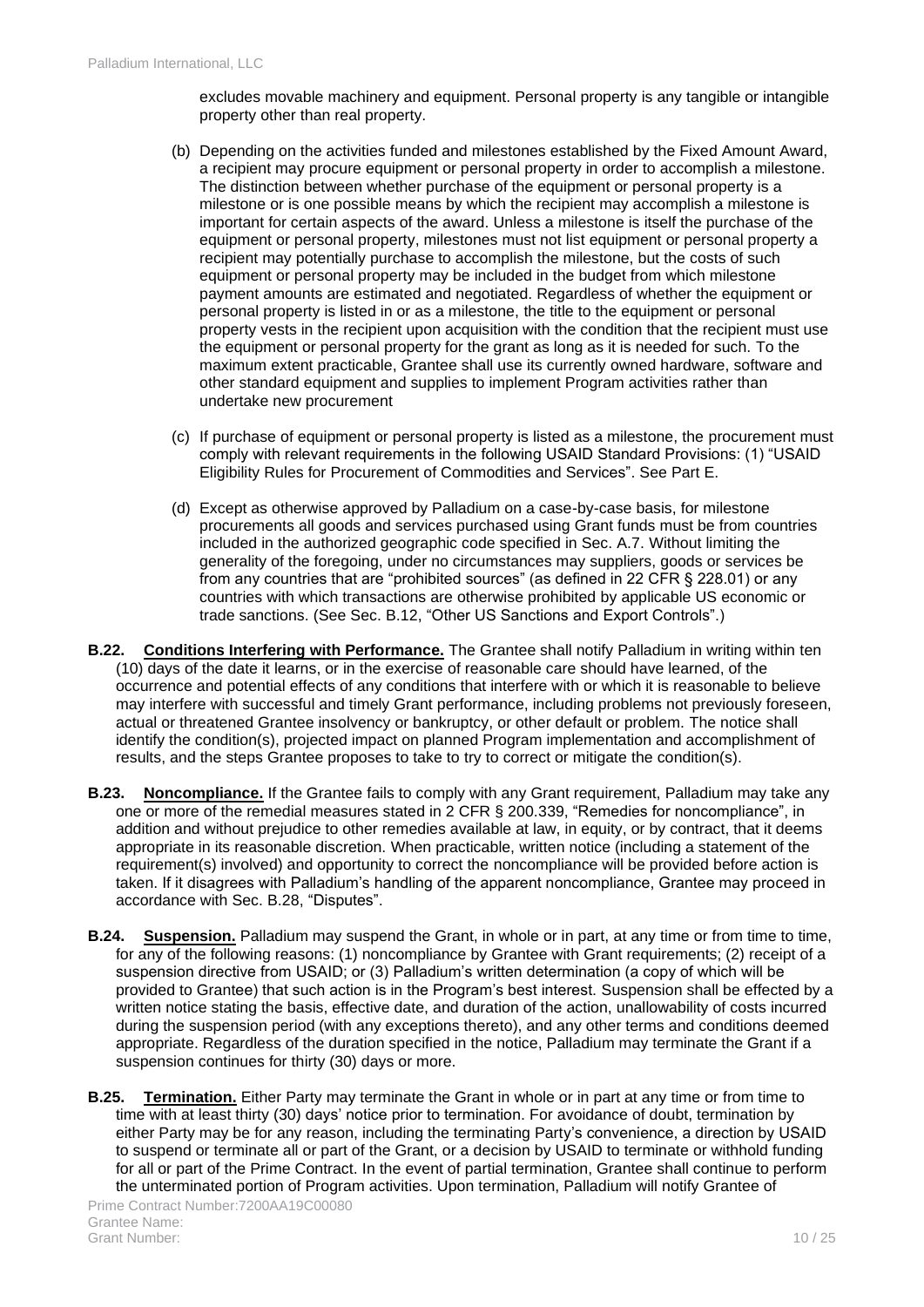procedures and standards for phasedown and final financial report submission. Any reimbursement of Grantee's termination costs shall be subject to Palladium's approval, the Applicable Cost Principles, the Obligated Ceiling, Completed Milestones and Palladium's receipt of funds from USAID for the purpose.

- **B.26. Closeout.** To facilitate timely closeout of the Grant and Prime Contract, Grantee shall perform all of its Grant obligations in a timely manner, within the Grant Term, and take all necessary and appropriate steps to assist Palladium in the closeout process. Closeout shall, in addition to such other steps as Palladium may reasonably request, include the following Grantee acts: submit final completion report, execute an acceptable release discharging Palladium from any liabilities, obligations and claims arising under or relating to the Grant; and receive final payment (if any) due.
- **B.27. Governing Law.** The Grant, its making and performance, and all claims arising out of or relating to it (whether based on contract, tort or otherwise), shall be governed by and interpreted in accordance with the following order of precedence: (1) the provisions of the Grant, and (2) the laws in effect in the District of Columbia, USA (without giving effect to any conflict of law principles or provisions that would require the laws of another jurisdiction to apply); provided, however, that any issue pertaining to USAID Standard Provisions, USAID policies, and/or US Executive Orders, statutes or regulations shall be governed by and interpreted in accordance with substantive US Federal law rather than state law.

### **B.28. Disputes.**

- (a) Subject to paragraph (d) of this provision, all disputes, controversies, or claims arising out of or relating to the Grant (the foregoing collectively called "Disputes") shall be subject to good faith discussions between the Parties to seek an amicable, informal resolution.
- (b) If a resolution is not reached within thirty (30) days, either Party may notify the other in writing that a Dispute exists. If there is no resolution within another thirty (30) days, either Party may file suit in a State or Federal court located in the District of Columbia. Failure by Grantee to file such a claim within one-hundred-and-twenty (120) days of the final date referred to in the preceding sentence (or, with respect to particular types of claims, such shorter period as may be specified in any other Grant provision) shall constitute an irrevocable waiver thereof. An award by a court in accordance with this Section shall be final and binding on both Parties. The foregoing shall constitute the sole and exclusive procedure for the resolution of Disputes. By executing this Grant, Grantee expressly and irrevocably (1) agrees and submits to the exclusive jurisdiction of State and Federal courts located in the District of Columbia over Disputes and waives, to the fullest extent permitted by applicable law, (2) any right to invoke the jurisdiction of the courts in the Cooperating Country or any third country, any objection hereto based on lack of jurisdiction, improper venue, inconvenient forum, or any other ground, any right to trial by jury. Judgment may be entered in any court of competent jurisdiction, or application may be made to such court for judicial acceptance of the award and order for enforcement, neither of which shall be subject to contestation by Grantee.
- (c) Regardless of existence or pendency of a Dispute, unless otherwise approved or directed by Palladium, Grantee shall continue to perform its Grant obligations unless the Grant is terminated in full.
- (d) Notwithstanding the foregoing, or any other Grant provision, any act by a cognizant USAID or other US Government official purporting to act with authority that binds Palladium shall also bind Grantee to the extent that it relates to or affects the Grant.

### **B.29. Limitations on Liability**. Notwithstanding any other provision(s) of the Grant:

- (a) If a claim for damages or right to any other form of relief (whether based on contract, tort, or otherwise) should arise in connection with this Grant, the claiming Party shall take all necessary measures to mitigate the damages or loss, to the extent that this can be accomplished without unreasonable cost or inconvenience to such Party. In no event shall any such claim or relief include or permit the recovery of consequential, incidental, indirect, special, punitive or exemplary damages.
- (b) In no event shall the maximum aggregate liability of Palladium to Grantee, and to all other individuals and entities claiming for or through Grantee, arising out of or relating to the Grant (whether based on contract, tort or otherwise) exceed the lower of: (1) the Ceiling/Obligated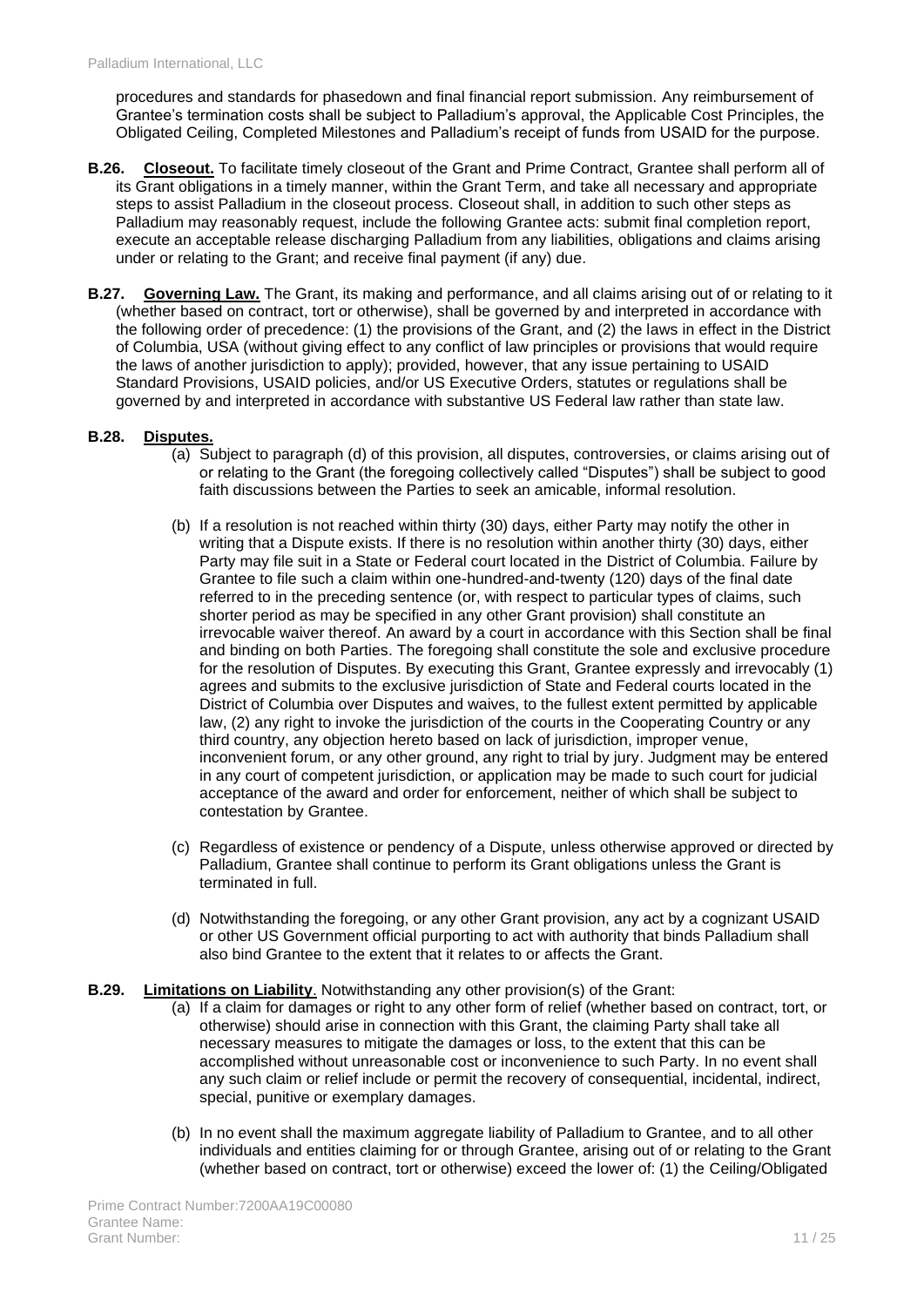Amount specified on the Cover Page; or (2) the total amount of funds paid by USAID to Palladium for purposes of this Grant.

(c) Neither USAID nor Palladium shall be liable for any third party claims for damages arising out of or relating to the Grant.

#### **B.30. Indemnity.**

- (a) In addition and without prejudice to any other Grant provision(s) requiring the Grantee to reimburse costs incurred by Palladium in specific circumstances, Grantee shall indemnify and hold Palladium (including its directors, officers, agents, employees, and other representatives) harmless from and against any and all liability, damages, losses, claims, demands, judgments, costs and expenses of every nature and kind (including costs and fees of attorneys and expert consultants) (the foregoing collectively called "claims") arising out of, incidental to, or in any way resulting from Grantee's acts or omissions, whether negligent or otherwise (including its directors, officers, agents, employees, and other representatives, as well as any contractors and subrecipients) implementing the Program. This indemnity does not extend to claims or losses caused by Palladium's sole negligence or willful misconduct.
- (b) Without limiting the generality of the foregoing, Grantee shall reimburse Palladium for any costs, risks, delays, losses, damages or other liabilities incurred by Palladium as a result of any failure by Grantee to comply fully and in a timely manner with any of the terms and conditions of this Grant, including any failure to comply with any of the requirements described in Grant provisions pertaining to ethics and integrity, compliance with law, and securing licenses, permits and other approvals.

#### **B.31. Incorporation by Reference.**

- (a) Except where the context clearly requires or indicates otherwise, USAID Standard Provisions, ADS requirements, and other USAID and US Government rules and policies that are included in this Grant and/or incorporated by reference shall be interpreted and applied to this Grant and to the Grantee with their terminology adapted as follows:
	- (1) "grantee", "recipient" and "non-Federal entity" as well as "applicant" when relevant, mean the Grantee identified on the Cover Page.
	- (2) "grant", "award" and "Federal award" mean this Grant.
	- (3) "USAID", "Mission", "Government", "Agreement Officer", "Agreement Officer's Representative" (or "AOR"), and "pass-through entity" mean Palladium.
	- (4) "Program Description" means Part C of the Grant.
	- (5) All references to approvals, authorizations, decisions, instructions, determinations, and notices by any person other than the "grantee", "recipient" or "non-Federal entity" shall be deemed to mean approvals etc. by Palladium. Unless (and only to the extent) otherwise stated elsewhere in the Grant or approved or directed by Palladium in writing on a case-by-case basis, 333Grantee shall direct all requests for approvals required by the Grant, including those required from USAID, solely to Palladium.
	- (6) All references to USAID, US Government or Federal funds, or appropriated funds, shall be deemed to mean the Grant funds.
	- (7) The award "Schedule", as used in USAID Standard Provisions, includes all provisions of this Grant.
	- (8) All Intellectual Work, Datasets, and other documents, materials, and information governed by USAID Standard Provisions shall, unless otherwise approved by Palladium on a case-by-case basis, be submitted to Palladium rather than USAID.
- (b) USAID Standard Provisions, ADS provisions, and other USAID and US Government rules and policies shall be interpreted and applied in accordance with any modifications and supplemental provisions stated in Part E or elsewhere in the Grant.
- (c) Except to the extent otherwise specifically stated elsewhere in the Grant or later approved by Palladium on a case by cases basis, all provisions, rules and policies incorporated by reference shall be as in force on the Effective Date; however, Grantee shall be automatically bound by any modifications to such provisions, rules and policies if and to the extent imposed on Palladium under the Prime Contract.

#### **B.32. Miscellaneous.**

Prime Contract Number:7200AA19C00080 Grantee Name: Grant Number: 12 / 25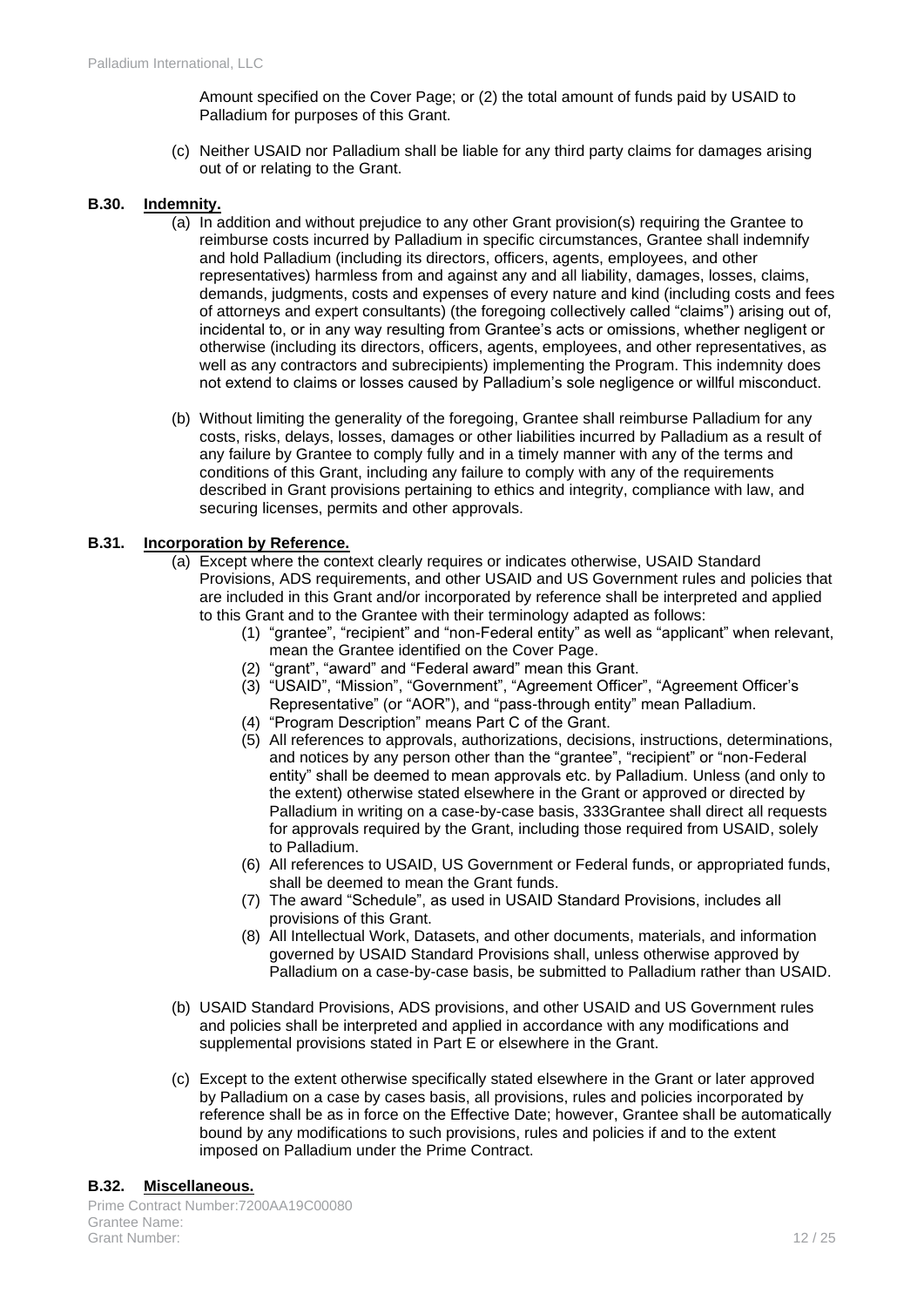- (a) **Entire agreement.** This Grant is the entire agreement between Palladium and Grantee pertaining to the subject matter hereof. It supersedes all prior proposals, documents, agreements, understandings, communications, negotiations and discussions, whether oral, written or electronic. No purported trade usage, custom, course of dealing or verbal statements of any kind shall bind Palladium.
- (b) **Amendments.** Except as (and only to the extent) otherwise provided in any provision(s) expressly giving Palladium a right to issue unilateral instructions, directives, or other amendments, the Grant may only be modified by a written agreement signed by both Parties. Without limiting the generality of the foregoing, a formal amendment is required to change the scope or the objectives of the Program or to revise the Total Grant Ceiling, the Obligated Amount, or the Completion Date.
- (c) **Waiver.** No waiver or amendment of any Grant provision or right shall be deemed to have occurred unless it is effected in a writing, specifically designated as such. Such waiver or amendment shall be strictly limited to its terms, and shall not be deemed to waive, modify, change, amend, condition or otherwise affect any other provision(s) or the future exercise of the pertinent right.
- (d) **Survival of obligations.** Grant provisions that by their nature are not limited to the Grant Term shall survive the Grant's expiration or earlier termination and shall continue in full force and effect.
- (e) **Headings and terminology.** Grant headings are inserted solely to facilitate convenient reference, and shall not be deemed to define, limit or describe the Grant's scope or the meaning of any provision(s) herein. Except where the context clearly requires a different result, singular and plural words, and any words with an implication of gender, are interchangeable. "Day" means a consecutive calendar day, unless otherwise expressly stated. "Including" means "including but not limited to" (i.e., without limitation). "N/A" means "Not Applicable." "Personnel" includes both employees and individual independent contractors.
- (f) **Resolving inconsistencies among provisions.** The provisions of the Grant shall be read together and applied in a manner consistent with the purpose stated in Sec. A.1 above to the maximum practicable extent. In the event of ambiguity of or apparent conflict or inconsistency between or among such provisions, Grantee shall have an affirmative duty to notify Palladium and obtain guidance before interpreting them. If it fails to do so, Grantee shall be bound by the interpretation deemed by Palladium, in its sole discretion, to be appropriate.
- (g) **Severability.** If any Grant provision(s) is/are determined by a court of competent jurisdiction to be invalid or unenforceable, the remaining provisions shall continue in full force and effect, and shall be construed to implement the intent of the Parties to the maximum extent practicable, as if the Grant had been executed with the invalid or unenforceable provision(s) eliminated.
- (h) **Third parties not to benefit.** Grant provisions are for the benefit of the Parties hereto, and are not intended to create any rights in or on behalf of, or responsibilities of the Parties to, any other person, entity or third party, unless otherwise expressly stated.
- (i) **Rights and remedies cumulative.** The rights and remedies set forth in this Grant are not exclusive and the exercise by either Party of any right or remedy does not preclude the exercise of any other rights or remedies that may now or subsequently exist in law, in equity, by statute, or otherwise.
- (j) **Successors and assigns.** This Grant is binding upon, and inures to the benefit of, the Parties and their respective permitted successors and assigns.
- (k) **Language.** The governing language of the Grant is English. All notices, reports and other deliverables, and communications in connection with the Grant shall be in English.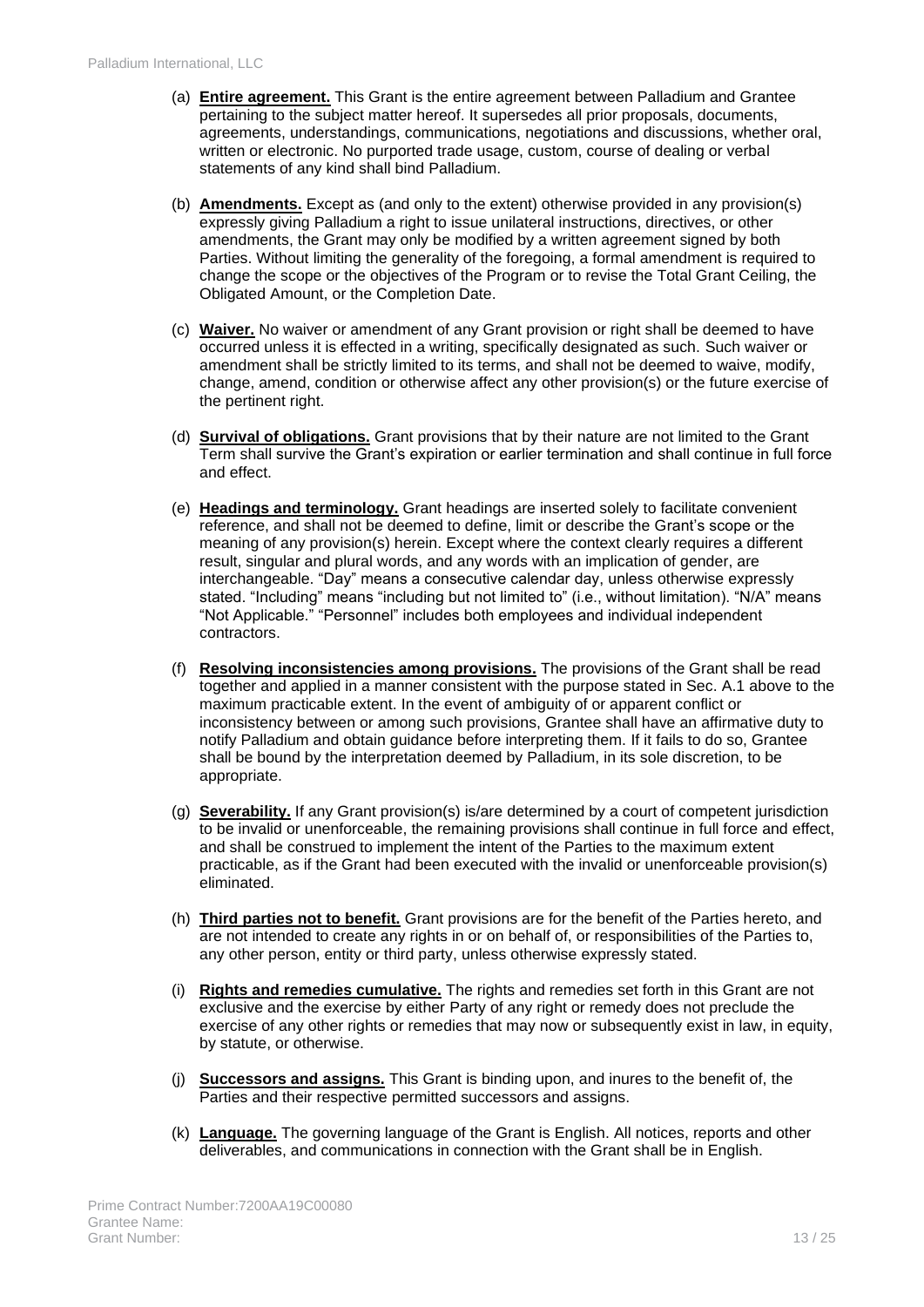- (l) **Measurement.** All measurements required or authorized pursuant to the Grant shall be in metric system units of measurement, unless otherwise authorized by Palladium.
- (m) **Mutuality.** The Parties expressly acknowledge and agree that they have carefully reviewed the Grant, in consultation with legal counsel as desired. The Grant shall therefore be deemed to have been jointly prepared and drafted, and (except and only to the extent otherwise stated elsewhere in the Grant) its provisions shall not be subject to a presumption or blanket rule of construction or interpretation either in favor of or against either Party.
- (n) **Notice of certain changes.** Grantee shall inform Palladium promptly in writing of any changes in its name, legal status, address, telephone, fax, email information, or officers.

### [**END OF PART B, GENERAL CONDITIONS]**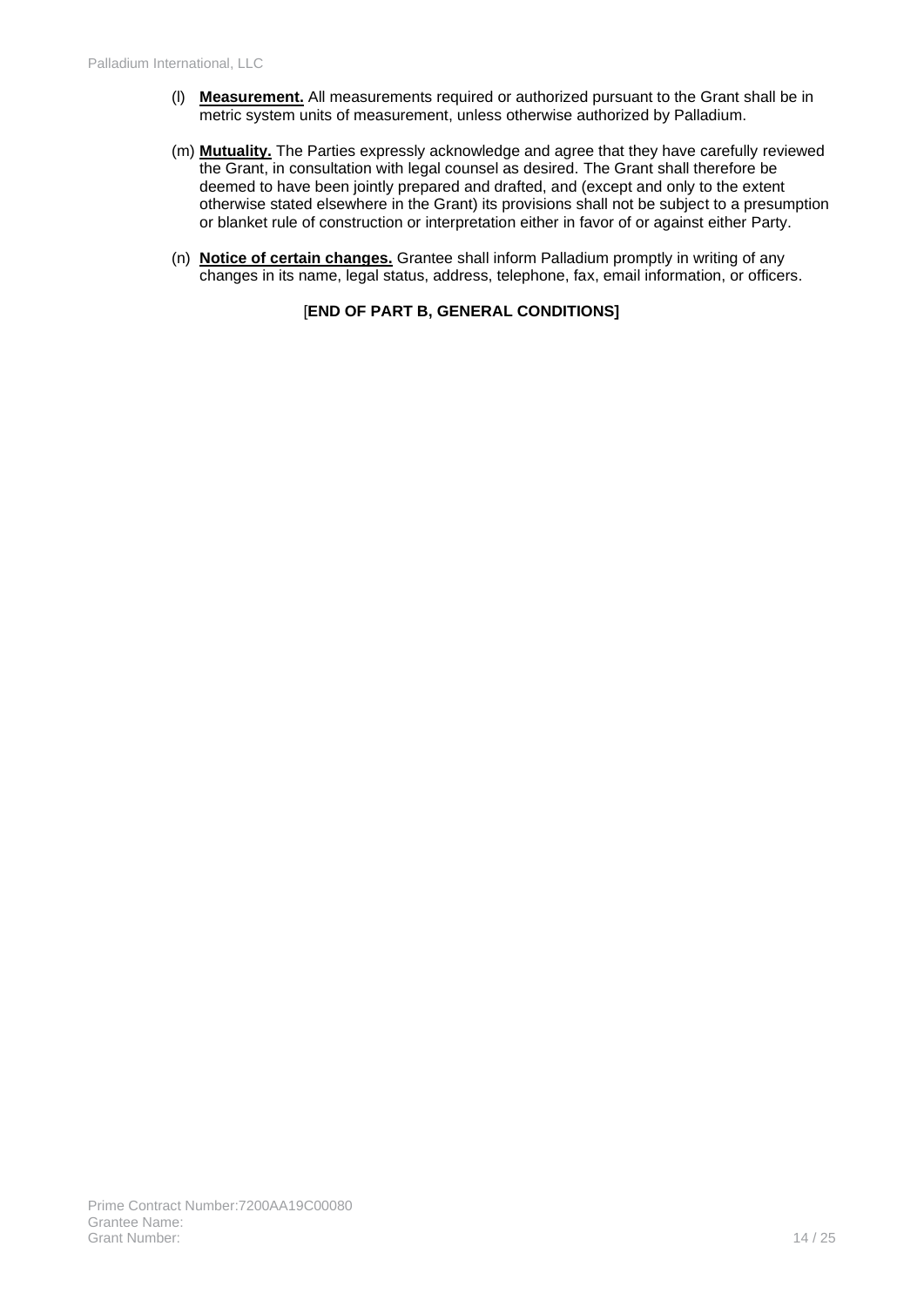### **PART C PROGRAM DESCRIPTION**

In furtherance of achieving the purpose, objectives and results designated in the Prime Contract, Grantee agrees to implement under this Grant the activities described below.

### **C.1. Statement of Purpose**

Click here to enter text.

### **C.2. Background**

Click here to enter text.

#### **C.3. Goals and Objectives**

Click here to enter text.

### **C.4. Milestones**

Click here to enter text.

| Line items                | All amounts are in US Dollars |                               |                           |                 |               |
|---------------------------|-------------------------------|-------------------------------|---------------------------|-----------------|---------------|
|                           | Due Date                      | Criteria<br>for<br>Acceptance | Required<br>Documentation | Margin of Error | Other         |
| Click here to enter text. | Click here to                 | Click here to                 | Click here to             | Click here to   | Click here to |
|                           | enter a date.                 | enter text.                   | enter text.               | enter text.     | enter text.   |
| Click here to enter text. | Click here to                 | Click here to                 | Click here to             | Click here to   | Click here to |
|                           | enter a date.                 | enter text.                   | enter text.               | enter text.     | enter text.   |
| Click here to enter text. | Click here to                 | Click here to                 | Click here to             | Click here to   | Click here to |
|                           | enter a date.                 | enter text.                   | enter text.               | enter text.     | enter text.   |
| Click here to enter       | Click here to                 | Click here to                 | Click here to             | Click here to   | Click here to |
| text.                     | enter a date.                 | enter text.                   | enter text.               | enter text.     | enter text.   |
| Click here to enter text. | Click here to                 | Click here to                 | Click here to             | Click here to   | Click here to |
|                           | enter a date.                 | enter text.                   | enter text.               | enter text.     | enter text.   |

#### **C.5. Financial and Performance Reports**

[See Sec. A.11, if reporting is addressed there. Make sure requirements are clear and reports from Grantee are sufficient to allow Palladium to meet its performance and financial monitoring and reporting obligations under the Prime Contract.]

#### **C.6. Other Deliverables**

Click here to enter text.

### **C.7 Monitoring and Evaluation**

[Insert any additional specific requirements beyond those stated in Sec. B.1, "Monitoring and Evaluation" (e.g., details regarding site visits; data planning, collection, quality, and reporting, etc.) ]

### **[END OF PART C, PROGRAM DESCRIPTION]**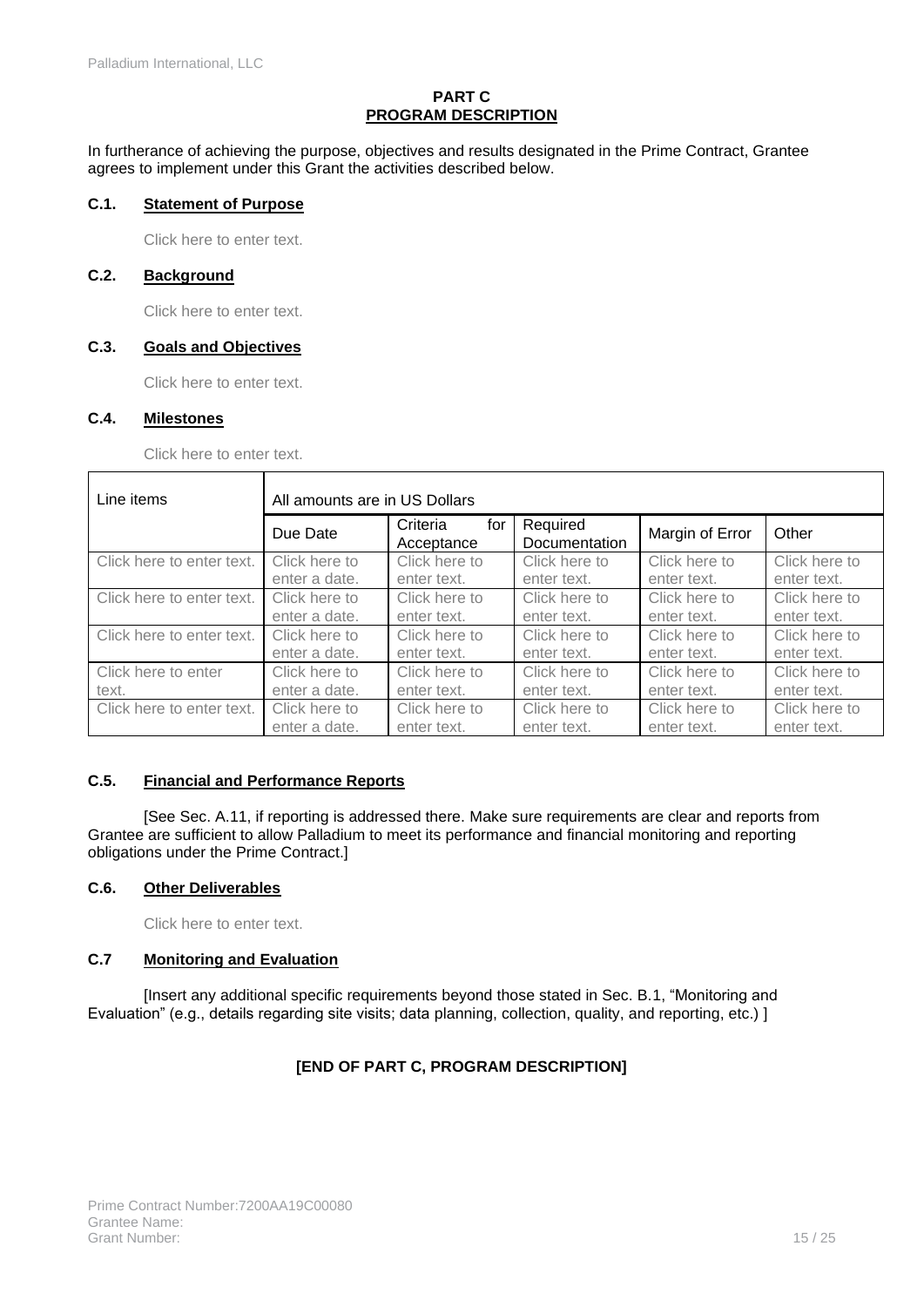### **PART D Acceptance and Payment**

### **D.1 Acceptance and Payment Terms**

Milestone acceptance must be provided by [insert **Palladium** Representative who will approve acceptance] in order to release payment.

For the avoidance of any doubt, it is confirmed that no milestone payments will be disbursed until all requirements relating to such milestone (including completion of reporting, appropriate documentation, etc.) have been completed in accordance with the terms of this Grant.

Palladium will not authorize payment unless the Grantee has:

- 1. Signed and returned a copy of this Grant to the Palladium Representative;
- 2. Provided appropriate banking information; and
- 3. Complied with all the terms and conditions of this Grant including the reporting requirements.

All Grant amounts are in the Grant Currency. On Grantee's request, actual payment may be in the Payment Currency that is different from the Grant Currency, in which case the Grantee bears the risk of ant foreign exchange losses.

Payment will be made to Grantee within thirty (30) days of receipt and acceptance of a milestone.

### [**END OF PART D, ACCEPTANCE AND PAYMENT]**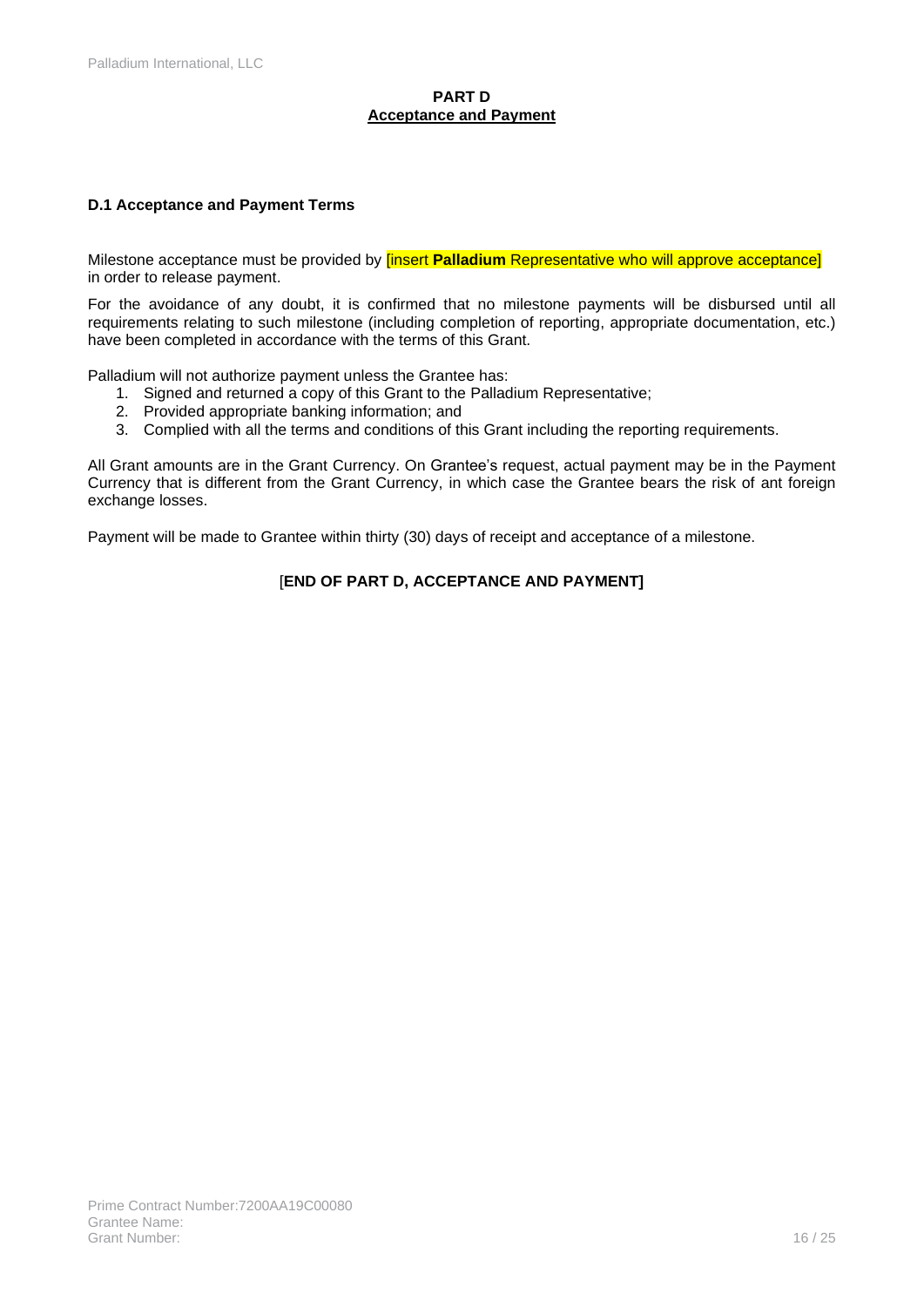### **PART E USAID STANDARD PROVISIONS**

**E.1. Introduction.** The Prime Contract requires Palladium to apply USAID's Standard Provisions for Fixed Amount Awards for Non-US Nongovernmental Organizations (the "USAID Standard Provisions") to the Grant.

The USAID Standard Provisions listed in the tables in Secs. E.2 and E.3 below are incorporated in this Grant with the same force and effect as if their text is reprinted in full, modified and/or supplemented as indicated in the far-right column below and as described in Parts. A and B. See Sec. B.31, "Incorporation by Reference", which describes how terminology used in the Standard Provisions shall be adapted to apply to the Grant and Grantee. The "Sections" cited below refer to Sections of this Grant.

Provisions that are marked "N/A" (if any) below are not applicable to this Grant and should be disregarded by Grantee. A blank right-hand column indicates that a Provision is to be applied as written. All other provisions are applicable and shall be interpreted and applied as described in the preceding paragraph. Citations in the right-hand column are not intended to be exclusive.

The USAID Standard Provisions are available in full text on USAID's website at [ADS Standard Provisions for](https://www.usaid.gov/sites/default/files/documents/1868/303mat.pdf)  [Fixed Amount Awards to Nongovernmental Organizations](https://www.usaid.gov/sites/default/files/documents/1868/303mat.pdf) or from **Palladium** upon request.

### **E.2. Mandatory Standard Provisions for Fixed Amount Awards to Nongovernmental Organizations**

| No.            | <b>Title (Version Date)</b>                | <b>Modification/Supplementation</b> |
|----------------|--------------------------------------------|-------------------------------------|
| M1             | SUBMISSIONS TO THE DEVELOPMENT             |                                     |
|                | EXPERIENCE CLEARINGHOUSE AND DATA          |                                     |
|                | RIGHTS (JUNE 2012)                         |                                     |
| M <sub>2</sub> | MARKING AND PUBLIC COMMUNICATIONS          |                                     |
|                | UNDER USAID-FUNDED ASSISTANCE (July        |                                     |
|                | 2015)                                      |                                     |
| M <sub>3</sub> | DRUG TRAFFICKING AND DRUG-FREE             |                                     |
|                | <b>WORKPLACE (JUNE 2012)</b>               |                                     |
| M4             | DEBARMENT AND SUSPENSION (JUNE             |                                     |
|                | 2012)                                      |                                     |
| M <sub>5</sub> | PREVENTING TRANSACTIONS WITH, OR           |                                     |
|                | THE PROVISION OF RESOURCES OR              |                                     |
|                | SUPPORT TO, SANCTIONED GROUPS AND          |                                     |
|                | INDIVIDUALS (MAY 2020)                     |                                     |
| M <sub>6</sub> | TRAFFICKING IN PERSONS (April 2016)        |                                     |
| M7             | <b>VOLUNTARY POPULATION PLANNING</b>       |                                     |
|                | <b>ACTIVITIES - MANDATORY REQUIREMENTS</b> |                                     |
|                | (MAY 2006)                                 |                                     |
| M <sub>8</sub> | <b>EQUAL PARTICIPATION BY FAITH-BASED</b>  |                                     |
|                | ORGANIZATIONS (JUNE 2016)                  |                                     |
| M <sub>9</sub> | <b>USAID IMPLEMENTING PARTNER NOTICES</b>  |                                     |
|                | (IPN) PORTAL FOR ASSISTANCE (JULY          |                                     |
|                | 2014)                                      |                                     |
| M10            | PILOT PROGRAM FOR ENHANCEMENT OF           |                                     |
|                | <b>GRANTEE EMPLOYEE WHISTLEBLOWER</b>      |                                     |
|                | PROTECTIONS (SEPTEMBER 2014)               |                                     |
| M11            | SUBMISSION OF DATASETS TO THE              |                                     |
|                | DEVELOPMENT DATA LIBRARY (OCTOBER          |                                     |
|                | 2014)                                      |                                     |
| M12            | PROHIBITION ON REQUIRING CERTAIN           |                                     |
|                | INTERNAL CONFIDENTIALITY AGREEMENTS        |                                     |
|                | OR STATEMENTS (MAY 2017)                   |                                     |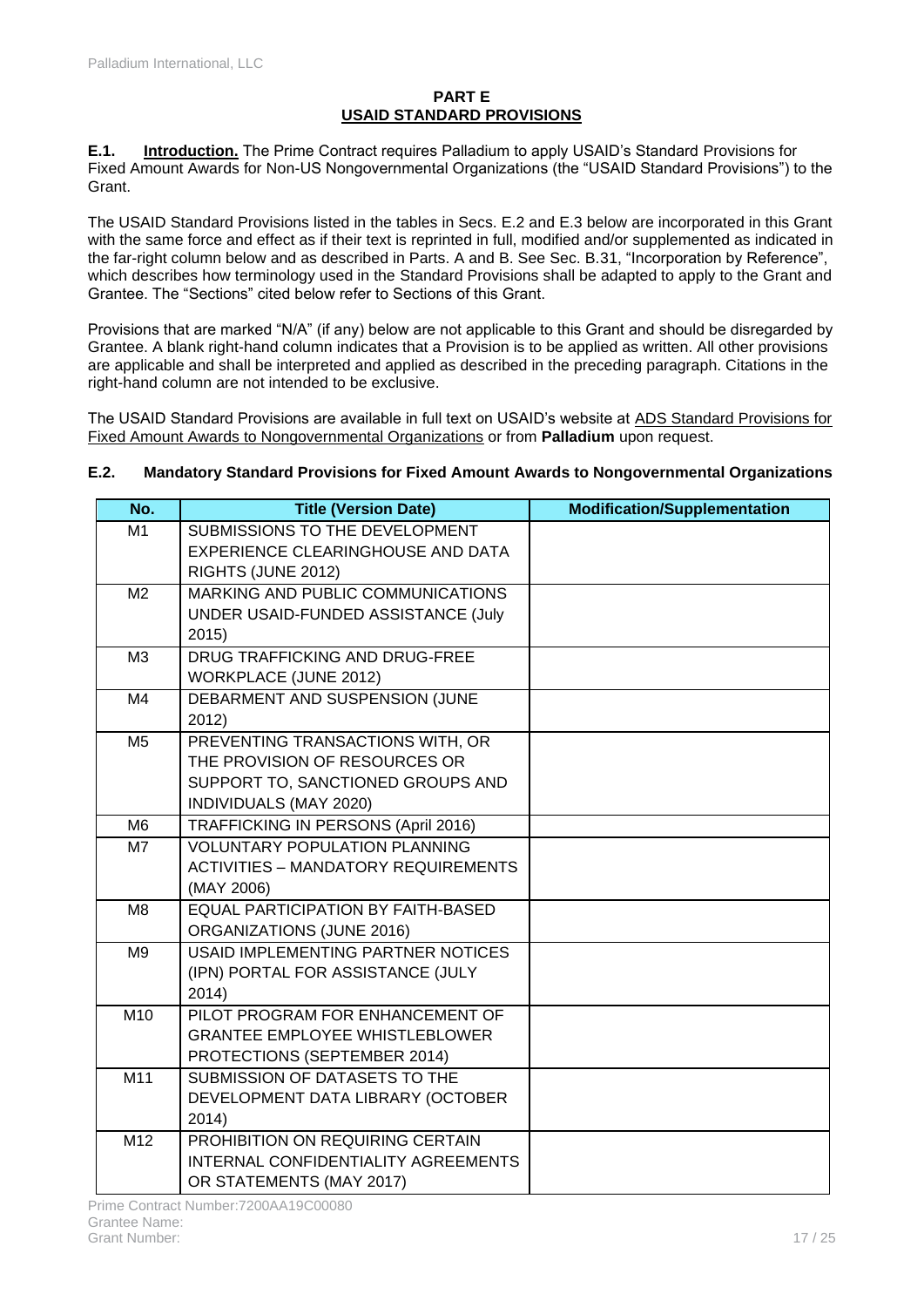| M <sub>13</sub> | CHILD SAFEGUARDING (June 2015)     |  |
|-----------------|------------------------------------|--|
| M14             | MANDATORY DISCLOSURES (NOVEMBER    |  |
|                 | 2020)                              |  |
| M <sub>15</sub> | NONDISCRIMINATION AGAINST          |  |
|                 | BENEFICIARIES (November 2016)      |  |
| M <sub>16</sub> | CONFLICT OF INTEREST (August 2018) |  |

### **E.3. Required as Applicable Standard Provisions for Fixed Amount Awards to Nongovernmental Organizations**

| No.          | <b>Title (Version Date)</b>                                                                        | <b>Modification/Supplementation</b>       |
|--------------|----------------------------------------------------------------------------------------------------|-------------------------------------------|
| RAA1         | FIXED AMOUNT AWARD ADVANCE PAYMENT                                                                 | If advanced payments are authorized -     |
|              | AND REFUNDS (NOVEMBER 2020)                                                                        | modify the payment terms in Sec. D.1 as   |
|              |                                                                                                    | appropriate.                              |
| RAA2         | UNIVERSAL IDENTIFIER AND SYSTEM FOR                                                                |                                           |
|              | AWARD MANAGEMENT (NOVEMBER 2020)                                                                   |                                           |
| RAA3         | <b>REPORTING SUBAWARDS AND EXECUTIVE</b>                                                           | Not applicable to GUC recipients.         |
|              | <b>COMPENSATION (NOVEMBER 2020)Reserved</b>                                                        |                                           |
| RAA4         | <b>RULES</b><br><b>USAID</b><br><b>ELIGIBILITY</b><br><b>FOR</b><br>PROCUREMENT OF COMMODITIES AND |                                           |
|              | SERVICES (MAY 2020)                                                                                |                                           |
| RAA5         | FLY AMERICA ACT RESTRICTIONS (AUGUST                                                               |                                           |
|              | 2013)                                                                                              |                                           |
| RAA6         | OCEAN SHIPMENT OF GOODS (JUNE 2012)                                                                |                                           |
| RAA7         | REPORTING HOST GOVERNMENT TAXES                                                                    | The Grantee reports as prescribed in Sec. |
|              | (JUNE 2012)                                                                                        | B.17. (b)                                 |
| RAA8         | PATENT RIGHTS (JUNE 2012)                                                                          |                                           |
| RAA9         | EXCHANGE VISITORS AND PARTICIPANT                                                                  |                                           |
|              | TRAINING (JUNE 2012)                                                                               |                                           |
| <b>RAA10</b> | <b>INVESTMENT</b><br><b>PROMOTION</b><br>(NOVEMBER                                                 |                                           |
|              | 2003)                                                                                              |                                           |
| <b>RAA11</b> | <b>PROTECTION</b><br>OF HUMAN<br><b>RESEARCH</b>                                                   |                                           |
|              | SUBJECTS (JUNE 2012)                                                                               |                                           |
| <b>RAA12</b> | STATEMENT FOR IMPLEMENTERS OF ANTI-                                                                |                                           |
|              | TRAFFICKING ACTIVITIES ON LACK OF                                                                  |                                           |
|              | SUPPORT FOR PROSTITUTION (JUNE 2012)                                                               |                                           |
| <b>RAA13</b> | ELIGIBILITY OF SUBRECIPIENTS OF ANTI-                                                              |                                           |
|              | TRAFFICKING FUNDS (JUNE 2012)                                                                      |                                           |
| RAA14        | PROHIBITION ON THE USE OF ANTI-                                                                    |                                           |
|              | <b>TRAFFICKING</b><br><b>FUNDS</b><br>TO<br>PROMOTE,<br><b>FOR</b>                                 |                                           |
|              | SUPPORT, OR ADVOCATE<br><b>THE</b><br>OR <sub>2</sub><br><b>PRACTICE</b><br>LEGALIZATION<br>OF     |                                           |
|              | PROSTITUTION (JUNE 2012)                                                                           |                                           |
| RAA15        | VOLUNTARY POPULATION<br><b>PLANNING</b>                                                            |                                           |
|              | <b>ACTIVITIES</b><br>SUPPLEMENTAL                                                                  |                                           |
|              | REQUIREMENTS (JANUARY 2009)                                                                        |                                           |
| RAA16        | CONSCIENCE CLAUSE IMPLEMENTATION                                                                   |                                           |
|              | (ASSISTANCE) (FEBRUARY 2012)                                                                       |                                           |
| RAA17        | <b>CONDOMS</b><br>(ASSISTANCE) (SEPTEMBER                                                          |                                           |
|              | 2014)                                                                                              |                                           |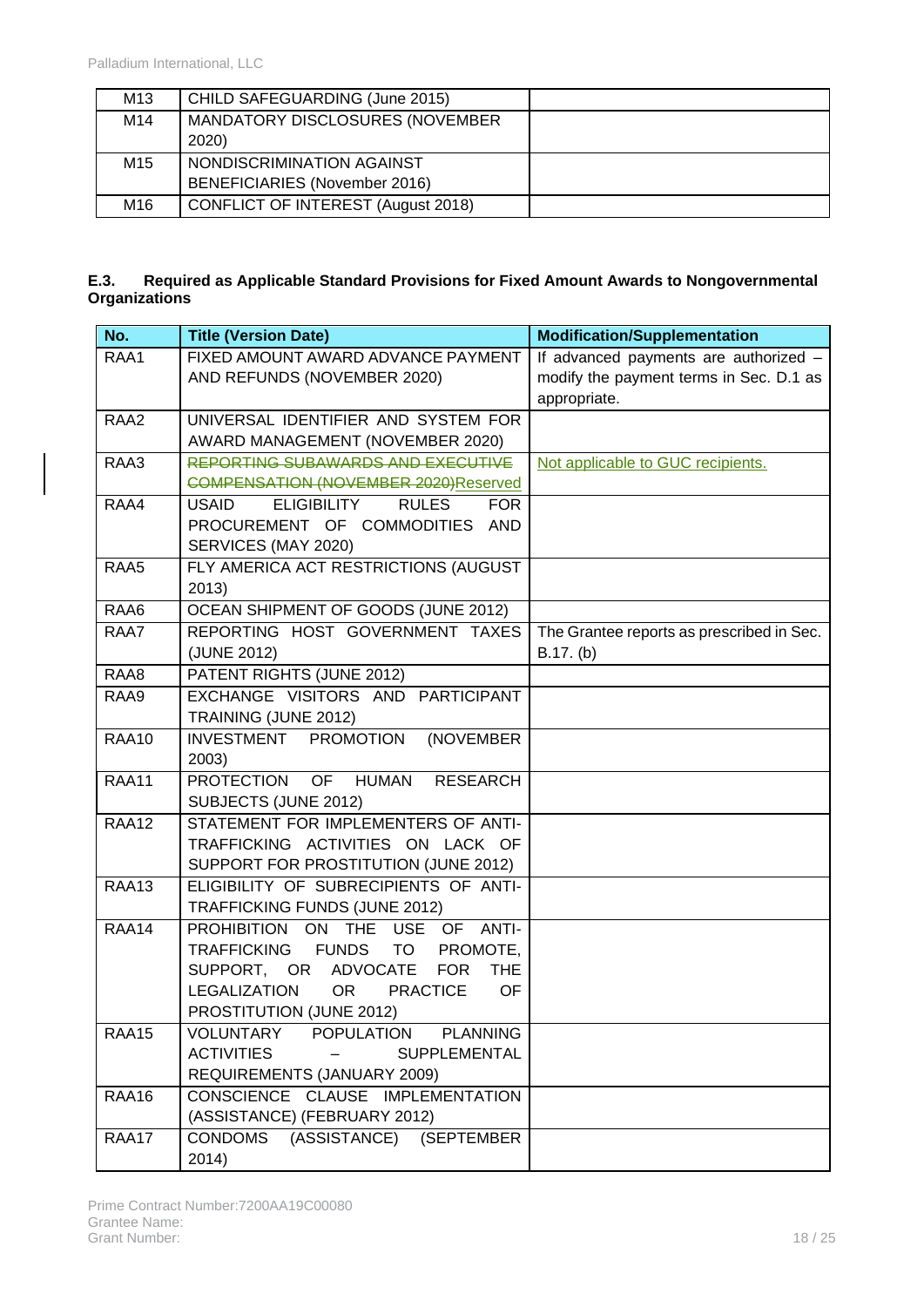| RAA18        | PROHIBITION ON THE PROMOTION<br>OR.<br>ADVOCACY OF THE LEGALIZATION OR<br>PRACTICE OF PROSTITUTION OR SEX<br>TRAFFICKING (ASSISTANCE) (SEPTEMBER<br>2014)     |     |
|--------------|---------------------------------------------------------------------------------------------------------------------------------------------------------------|-----|
| RAA19        | METRIC SYSTEM OF MEASUREMENT<br>(AUGUST 1992)                                                                                                                 |     |
| RAA20        | ACCESS TO USAID FACILITIES AND USAID's<br><b>INFORMATION SYSTEMS (AUGUST 2013)</b>                                                                            |     |
| <b>RAA21</b> | LIMITATION ON SUBAWARDS TO NON-<br><b>LOCAL ENTITIES (JULY 2014)</b>                                                                                          |     |
| RAA22        | AWARD<br>TERM<br>AND CONDITION<br><b>FOR</b><br>RECIPIENT INTEGRITY AND PERFORMANCE<br>MATTERS (April 2016)                                                   |     |
| <b>RAA23</b> | [Reserved]                                                                                                                                                    | N/A |
| RAA24        | PROHIBITION<br><b>ON</b><br><b>CERTAIN</b><br><b>TELECOMMUNICATION</b><br><b>VIDEO</b><br><b>AND</b><br>SURVEILLANCE SERVICES OR EQUIPMENT<br>(NOVEMBER 2020) |     |
| RAA25        | NEVER CONTRACT WITH<br>THE<br><b>ENEMY</b><br>(NOVEMBER 2020)                                                                                                 |     |

# [**END OF PART E, USAID STANDARD PROVISIONS]**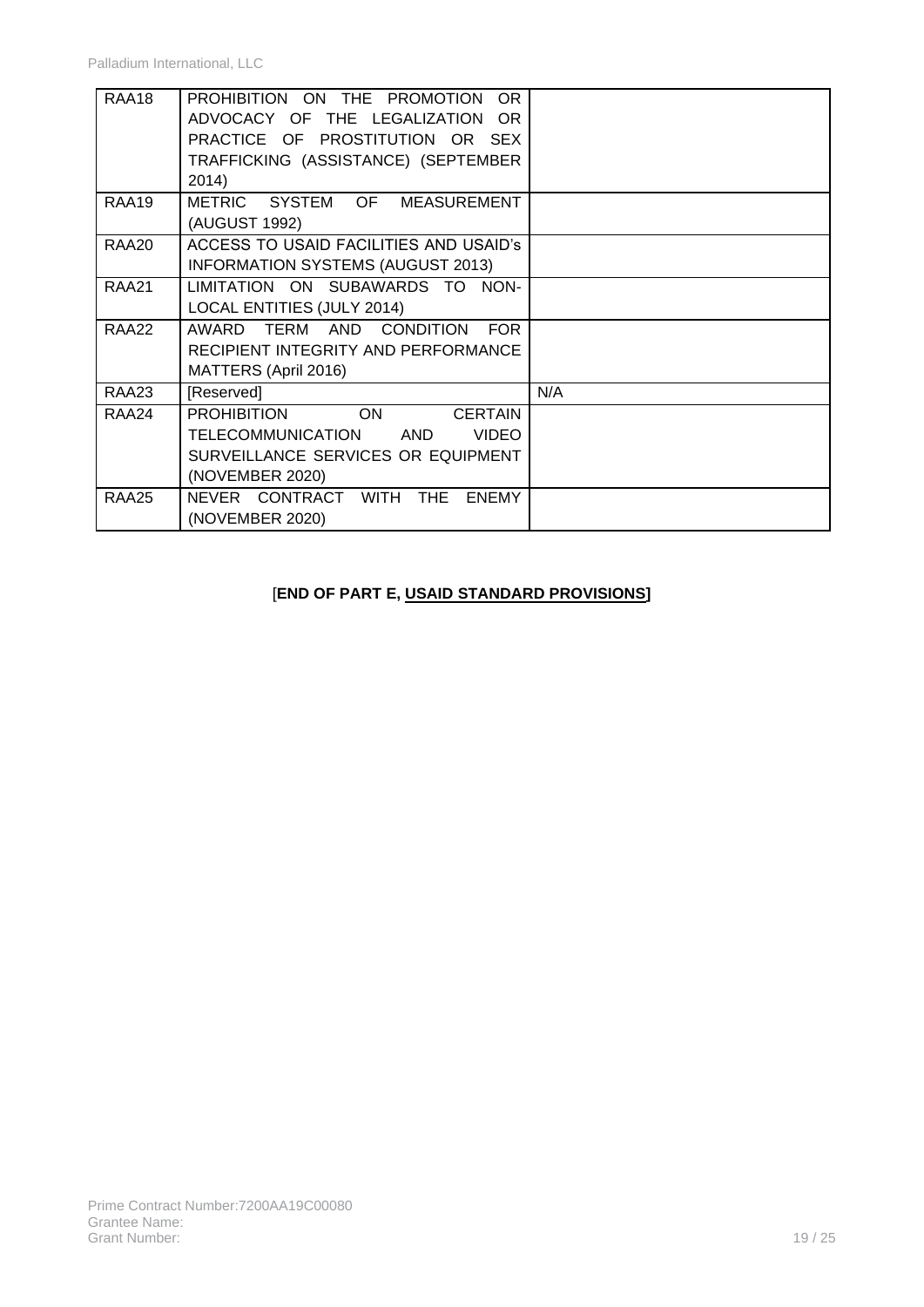### **PART F FINANCIAL REPORT FORMAT**

[Insert desired format. Include Program Income unless these topics will not be relevant for any of the anticipated GUC grants. We also recommend including the certification required by Subpart E of 2 CFR & 200.415, "Required certifications" (with any additions or other modifications Palladium deems appropriate):

"By signing this report, I certify to the best of my knowledge and belief that the report is true, complete, and accurate, and the expenditures, disbursements and cash receipts are for the purposes and objectives set forth in the terms and conditions of the Federal award. I am aware that any false, fictitious, or fraudulent information, or the omission of any material fact, may subject me to criminal, civil or administrative penalties for fraud, false statements, false claims or otherwise. (US Code Title 18, Section 1001 and Title 31, Sections 3729-3730 and 3801-3812)."

Palladium might wish to insert the following language (or similar) at the end of the first sentence: "...that, as of the date of submission, all applicable Grant requirements have been met and payment of the sum claimed is due and proper under the Grant and applicable law; all representations and certifications previously made or provided by Grantee remain valid; appropriate refund will be made to Palladium in the event of material noncompliance with Grant requirements and/or disallowance by USAID; and such detailed supporting information as Palladium or USAID may reasonably require will be furnished promptly upon request."]

[**END OF PART F, FINANCIAL REPORT FORMAT]**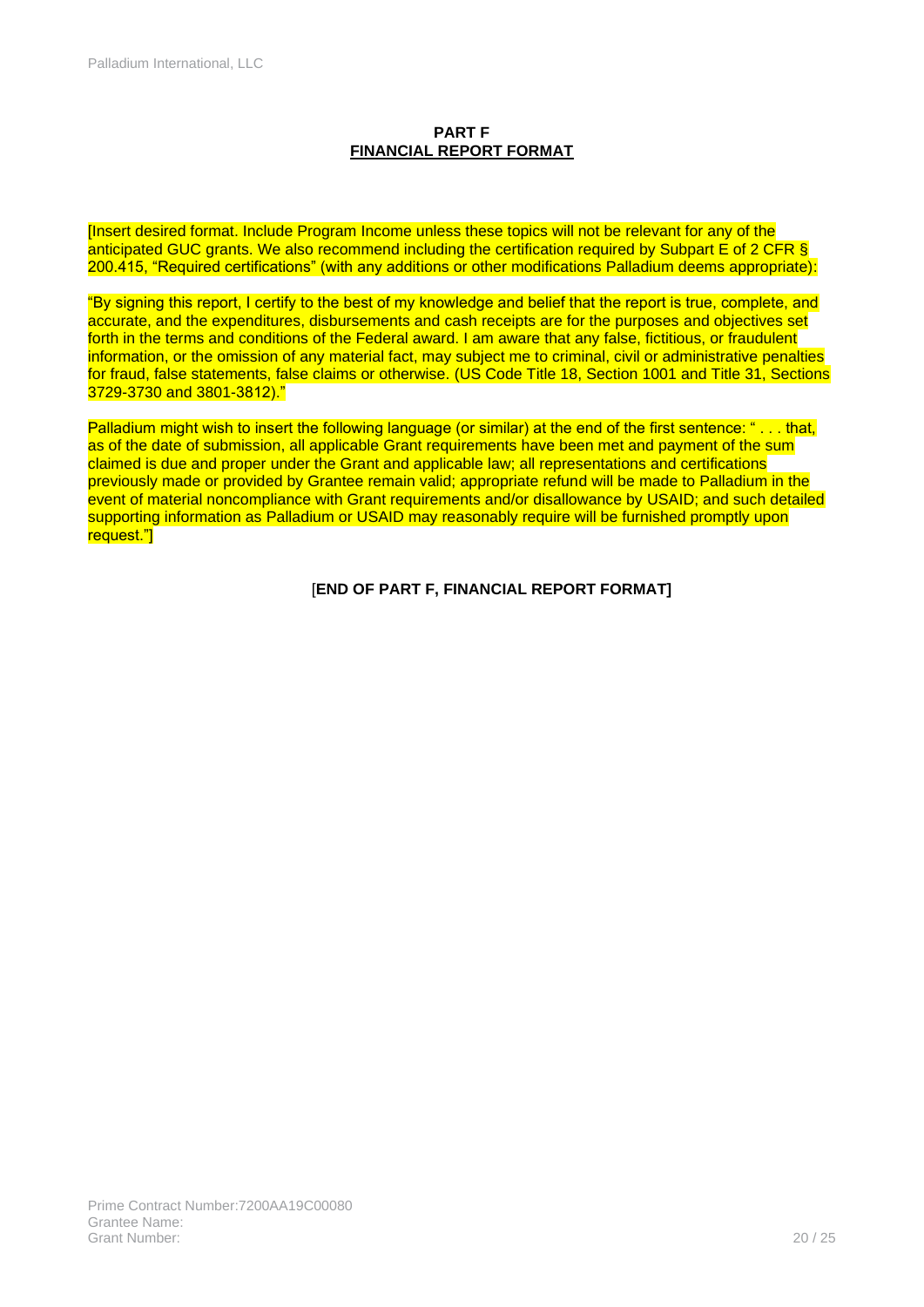### **PART G ASSURANCES AND CERTIFICATIONS**

The following certifications and assurances are provided by Grantee in consideration of Palladium Grant No. Click here to enter text.], dated [Click here to enter a date.], and form an integral part of the Agreement:

### **G.1. Reserved**

### **G.2. Certification Regarding Lobbying**

Grantee hereby certifies, to the best of its knowledge and belief, that:

- 1. No Federal appropriated funds have been or will be paid, by or on behalf of the Grantee, to any person to influence or attempt to influence (1) an officer or employee of any agency, (2) a Member of Congress, (3) an officer or employee of Congress, or (4) an employee of a Member of Congress (collectively, "Covered Officials") in connection with the award of any Federal contract; the making of any Federal grant, cooperative agreement or loan; and the extension, continuation, renewal, amendment or modification of any Federal contract, grant, loan, or cooperative agreement.
- 2. If any funds other than Federal appropriated funds have been paid or will be paid to any person for influencing or attempting to influence a Covered Official in connection with the Grant, Grantee must complete and submit Standard Form-LLL, "Disclosure of Lobbying Activities," available online at: <https://www.gsa.gov/portal/forms/download/116430> in accordance with its instructions.
- 3. Grantee must include this certification in the award documents for all subawards at all tiers (including subcontracts, subgrants, and contracts under grants, loans, and cooperative agreements) and that all subrecipients must certify and disclose accordingly.

This certification is a material representation of fact upon which reliance was placed when this Grant was made. Submission of this certification is a prerequisite for making or entering into this transaction imposed by 31 U.S.C. § 1352. Any person who fails to file the required certification will be subject to a civil penalty of not less than \$10,000 and not more than \$100,000 for each such failure.

### **G.3. Prohibition on Assistance to Drug Traffickers for Covered Countries and Individuals (ADS 206)**

Palladium reserves the right to terminate the Grant, demand a refund, or take other appropriate measures if Grantee is found to have been convicted of a narcotics offense or to have been engaged in drug trafficking as defined in 22 CFR 140. In addition, if there are Covered Participants, Palladium reserves the right to terminate the Grant or take other appropriate measures with respect to any participant approved by USAID who is found to have been convicted of a narcotics offense or to have been engaged in drug trafficking as defined in 22 CFR 140.

### **G.4. Certification Regarding Terrorist Financing, Implementing Executive Order 13224**

Grantee hereby certifies as follows:

1. Grantee, to the best of its current knowledge, did not provide, within the previous ten years, and will take all reasonable steps to ensure that it does not and will not knowingly provide, material support or resources to any individual or entity that commits, attempts to commit, advocates, facilitates, or participates in terrorist acts, or has committed, attempted to commit, facilitated, or participated in terrorist acts, as that term is defined in paragraph 3. This certification will not be deemed applicable to material support or resources provided by Grantee pursuant to an authorization contained in one or more applicable licenses issued by the US Treasury's Office of Foreign Assets Control (OFAC).

2. The following steps may enable Grantee to comply with its obligations under paragraph 1: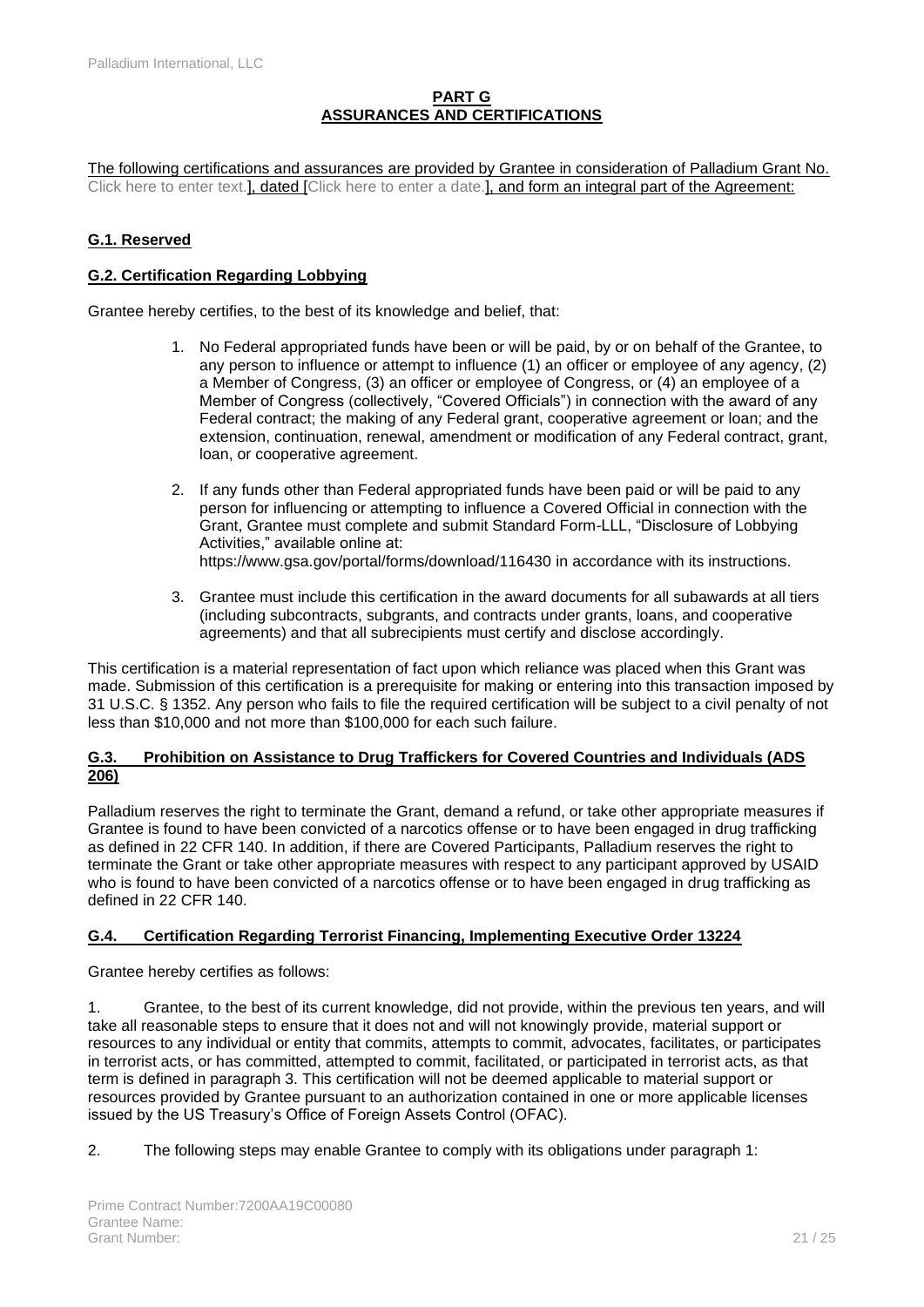- (a) Before providing any material support or resources to an individual or entity, Grantee will verify that the individual or entity does not (i) appear on the master list of Specially Designated Nationals and Blocked Persons maintained by the US Treasury Office of Foreign Assets Control (OFAC) available online at: [http://www.treasury.gov/resource-center/sanctions/SDN-List/Pages/default.aspx,](http://www.treasury.gov/resource-center/sanctions/SDN-List/Pages/default.aspx) or (ii) is not included in any supplementary information concerning prohibited individuals or entities that may be provided by USAID or Palladium to the Grantee.
- (b) Before providing any material support or resources to an individual or entity, Grantee also will verify that the individual or entity has not been designated by the United Nations Security Council (UNSC) sanctions committee established under UNSC Resolution 1267 (1999) (the "1267 Committee") [individuals and entities linked to the Taliban, Usama bin Laden, or the Al Qaida Organization]. To determine whether there has been a published designation of an individual or entity by the 1267 Committee, Grantee should refer to the consolidated list available online at the Committee's website: [https://www.un.org/sc/suborg/en/sanctions/1267/aq\\_sanctions\\_list.](https://www.un.org/sc/suborg/en/sanctions/1267/aq_sanctions_list)
- (c) Before providing any material support or resources to an individual or entity, Grantee will consider all information about that individual or entity of which it is aware and all public information that is reasonably available to it or of which it should be aware.
- (d) Grantee also will implement reasonable monitoring and oversight procedures to safeguard against assistance being diverted to support terrorist activity.
- 3. For purposes of this certification –
- (a) "Material support and resources" means currency or monetary instruments or financial securities, financial services, lodging, training, expert advice or assistance, safehouses, false documentation or identification, communications equipment, facilities, weapons, lethal substances, explosives, personnel, transportation, and other physical assets, except medicine or religious materials."
	- (i) "Training" means instruction or teaching designed to impart a specific skill, as opposed to general knowledge.
	- (ii) "Expert advice or assistance" means advice or assistance derived from scientific, technical, or other specialized knowledge.
- (b) "Terrorist act" means –
- (i) an act prohibited pursuant to one of the 19 United Nations Conventions and Protocols related to terrorism (see UN terrorism conventions Internet site: [http://www.un.org/en/counterterrorism/legal](http://www.un.org/en/counterterrorism/legal-instruments.shtml)[instruments.shtml\)](http://www.un.org/en/counterterrorism/legal-instruments.shtml); or
- (ii) an act of premeditated, politically motivated violence perpetrated against noncombatant targets by subnational groups or clandestine agents; or
- (iii) any other act intended to cause death or serious bodily injury to a civilian, or to any other person not taking an active part in hostilities in a situation of armed conflict, when the purpose of such act, by its nature or context, is to intimidate a population, or to compel a government or an international organization to do or to abstain from doing any act.
- (c) "Entity" means a partnership, association, corporation, or other organization, group or subgroup.
- (d) References in this certification to the provision of material support and resources shall not be deemed to include the furnishing of USAID funds or USAID-financed commodities to the ultimate beneficiaries of USAID assistance, such as recipients of food, medical care, micro-enterprise loans, shelter, etc., unless Grantee has reason to believe that one or more of these beneficiaries commits, attempts to commit, advocates, facilitates, or participates in terrorist acts, or has committed, attempted to commit, facilitated or participated in terrorist acts.
- (e) Grantee's obligations under paragraph 1 do not apply to procurement of goods and/or services by Grantee that are acquired in the ordinary course of business through contract or purchase, e.g., utilities, rents, office supplies, gasoline, etc., unless Grantee has reason to believe that a vendor or supplier of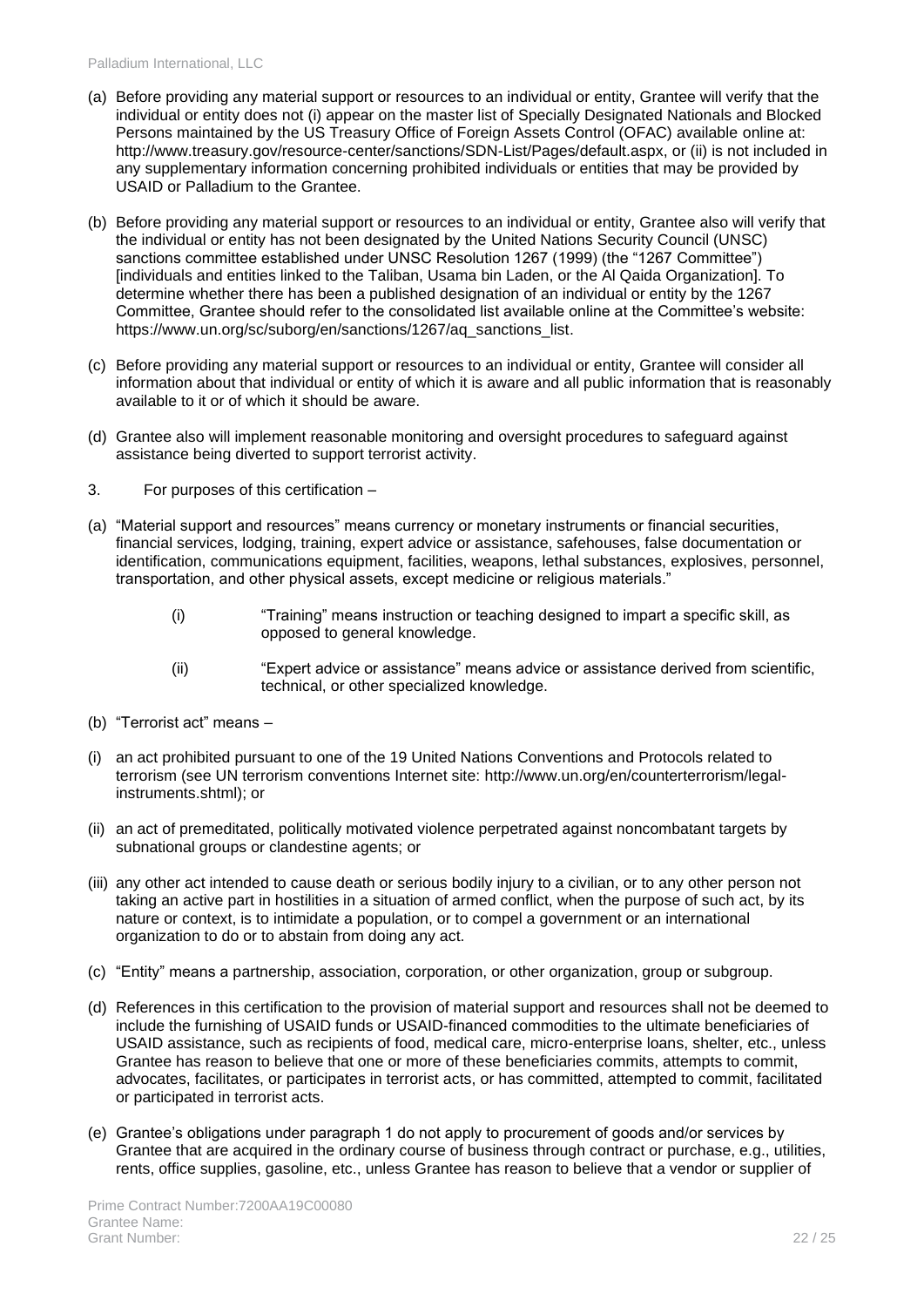such goods and services commits, attempts to commit, advocates, facilitates, or participates in terrorist acts, or has committed, attempted to commit, facilitated or participated in terrorist acts.

This certification is an express term and condition of the Grant, and any violation of it shall be grounds for unilateral termination of the agreement by Palladium or USAID prior to the end of its term.

#### **G.5. Certification Regarding Trafficking in Persons, Implementing Title XVII of the National Defense Authorization Act for Fiscal Year 2013**

The Grantee, through its duly designated representative, after having conducted due diligence, hereby certifies that:

- 1. It has implemented a compliance plan to prevent the prohibited activities identified in section (a) of the USAID Mandatory Standard Provision "Trafficking in Persons" and is in compliance with that plan;
- 2. It has implemented procedures to prevent any activities described in Section (a) of the USAID Standard Provision "Trafficking in Persons" and to monitor, detect, and terminate any contractor, subawardee, employee, or other agent of Grantee engaging in any activities described in such section; and
- 3. To the best of the representative's knowledge, neither Grantee, nor any of its employees, contractors, or subawardees, nor any agent of Grantee or of such a contractor or subawardee, is engaged in any of the activities described in sec. (a) the USAID Standard Provision "Trafficking in Persons."

### **G.6 Representation Regarding a Delinquent Tax Liability or a Felony Criminal Conviction**

Grantee hereby represents and certifies that it is not an organization that (1) was convicted of a felony criminal violation under a US Federal law within the preceding 24 months; or (2) has any unpaid US Federal tax liability that has been assessed for which all judicial and administrative remedies have been exhausted or have lapsed, and that is not being paid in a timely manner pursuant to an agreement with the authority responsible for collecting the tax liability.

### **G.7. Certification Regarding Debarment and Suspension**

Grantee hereby represents and certifies that Grantee and its "principals" (as such term is defined in USAID Standard Provision M12, "Debarment and Suspension"):

- 1. Are not presently debarred, suspended, proposed for disbarment, declared ineligible, or otherwise excluded or disqualified from doing business with any US Government entity:
- 2. Have not been convicted or found liable within the preceding three years for committing any offense indicating a lack of business integrity or business honesty such as fraud, embezzlement, theft, forgery, bribery or lying;
- 3. Are not presently indicted for or otherwise criminally or civilly charged by any governmental entity for any of the offenses enumerated in the preceding paragraph; and
- 4. Have not had one or more agreements funded by the US Government terminated for cause or default within the preceding three years.

#### **G.8. Prohibition on Providing Federal Assistance to Entities That Require Certain Internal Confidentiality Agreements - - Representation (April 2015).**

Grantee represents that it does not require its employees, subawardees, or contractors seeking to report fraud, waste, or abuse to sign internal confidentiality agreements or statements prohibiting or otherwise restricting such employees, subawardees, or contractors from lawfully reporting such waste, fraud, or abuse to a designated investigative or law enforcement representative of a Federal department or agency authorized to receive such information.

### **G.9. Notification of Changes; Additional Representations, Certifications and Assurances.**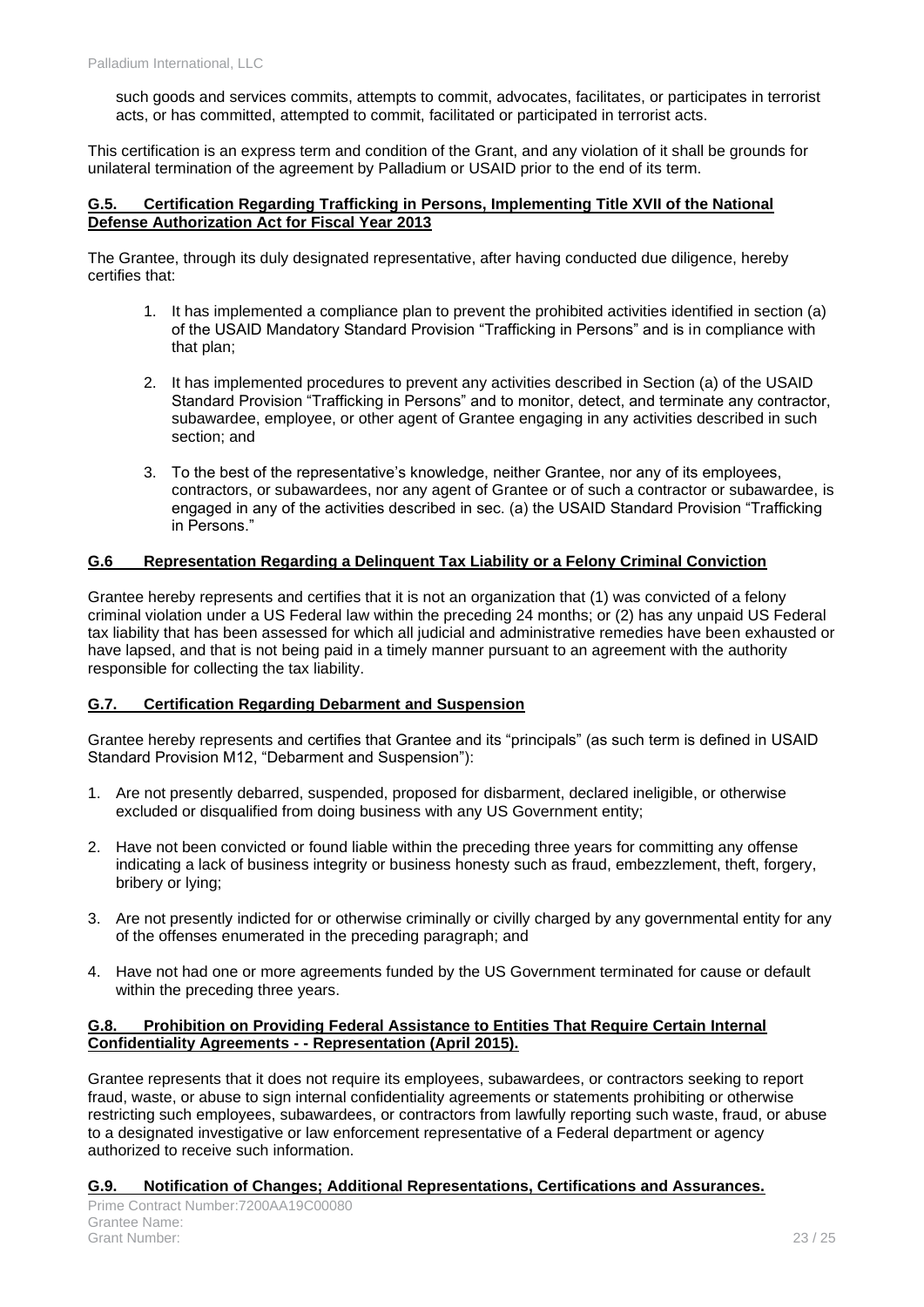Grantee hereby covenants and agrees as follows:

- 1. Grantee shall fully comply with all representations, certifications and assurances stated above or elsewhere in the Grant and shall ensure that any status represented, warranted or certified by Grantee will continue throughout the Grant Term. Grantee shall notify Palladium immediately in writing in the event of any failure or inability to so comply, any change in any such status, or any other circumstance that renders a representation, certification or assurance inaccurate or incomplete. If Grantee fails to comply with the foregoing, Palladium shall be entitled to terminate this Grant, in whole or in part, for material noncompliance.
- 2. To the extent required by applicable law, regulation or policy, Grantee agrees to require contractors and subrecipients to make representations and certifications similar to those made by Grantee in accordance with this Grant. Grantee also agrees to provide, upon request, any additional standard certifications, representations, assurances or statements that USAID may require or Palladium in its discretion may deem necessary or appropriate.

### **G.10. Certification of Grantee**

By the signature of its duly authorized representative below, Grantee provides the representations, certifications, assurances and covenants set out above (collectively, "certifications") in consideration of and for the purpose of obtaining US Federal assistance extended to Grantee by USAID through Palladium. Grantee recognizes and agrees that such assistance is extended in reliance on the certifications and that Palladium and/or the US Government will have the right to seek judicial enforcement of the certifications. The certifications are binding on Grantee, its successors, and permitted transferees and assignees. Grantee further represents and certifies that the person whose signature appears below is authorized to sign the certifications on behalf of Grantee.

| Grantee Name:                           | Click here to enter text.   |
|-----------------------------------------|-----------------------------|
| Authorized Representative Name (print)  | Click here to enter text.   |
| Authorized Representative Title (print) | Click here to enter text.   |
| Authorized Representative Signature     |                             |
| Date                                    | Click here to enter a date. |

### **[END OF PART G, ASSURANCES AND CERTIFICATIONS]**